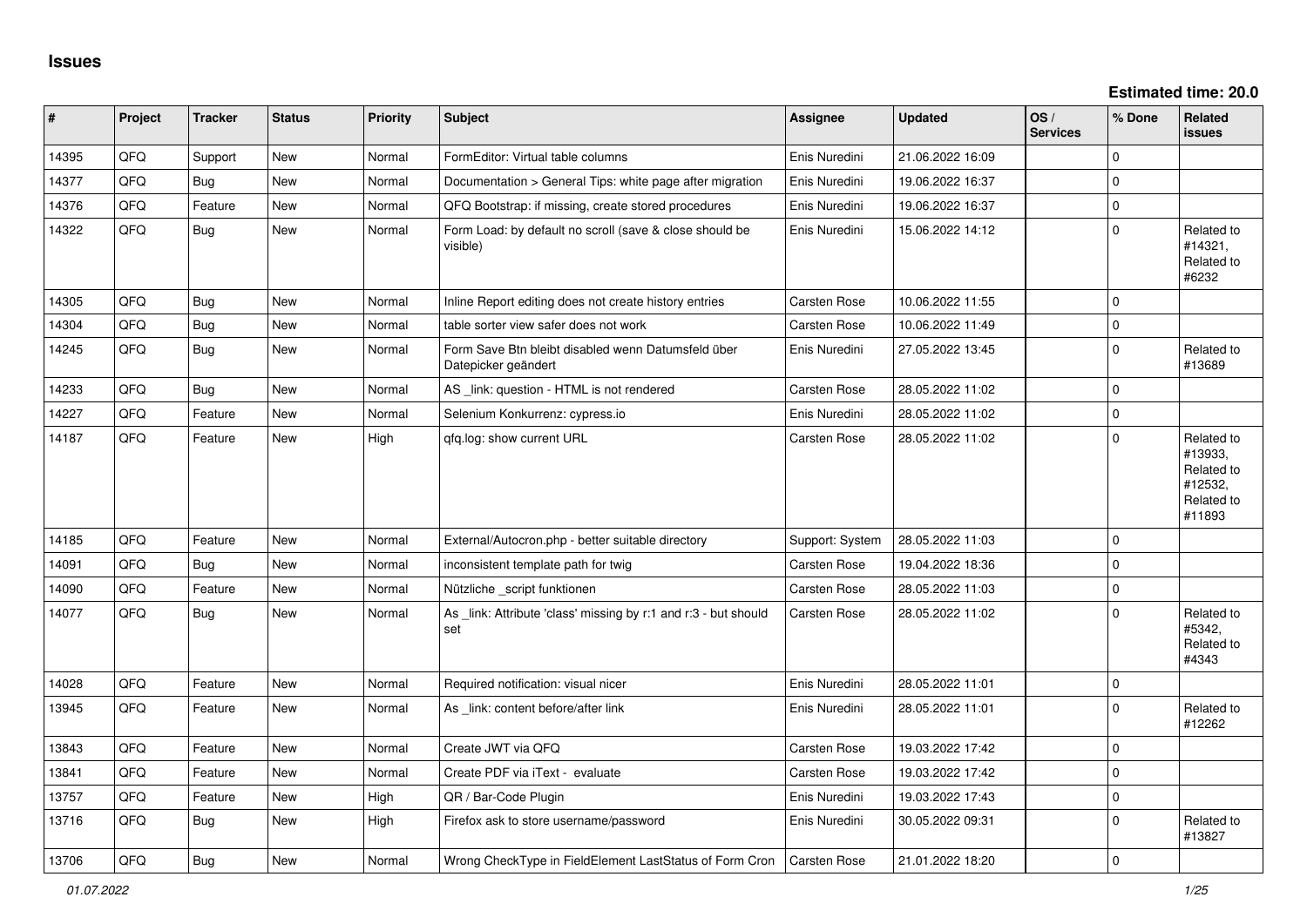| #     | Project | <b>Tracker</b> | <b>Status</b> | <b>Priority</b> | Subject                                                                                                                                             | <b>Assignee</b>        | <b>Updated</b>   | OS/<br><b>Services</b> | % Done       | Related<br><b>issues</b>                         |
|-------|---------|----------------|---------------|-----------------|-----------------------------------------------------------------------------------------------------------------------------------------------------|------------------------|------------------|------------------------|--------------|--------------------------------------------------|
| 13700 | QFQ     | Feature        | <b>New</b>    | Normal          | Redesign qfq.io Seite                                                                                                                               | Carsten Rose           | 19.03.2022 17:43 |                        | $\mathbf 0$  |                                                  |
| 13689 | QFQ     | Bug            | <b>New</b>    | Normal          | Enter auf Eingabefeld mit ungültigem Wert führt zu blurry<br>Seite                                                                                  | Enis Nuredini          | 28.05.2022 10:53 |                        | $\mathbf 0$  | Related to<br>#14245, Has<br>duplicate<br>#11891 |
| 13659 | QFQ     | Bug            | <b>New</b>    | Normal          | wrong sanitize class applied to R-store                                                                                                             | Carsten Rose           | 15.01.2022 14:23 |                        | $\mathbf 0$  |                                                  |
| 13647 | QFQ     | Bug            | <b>New</b>    | Normal          | Autofocus funktioniert nicht auf Chrome                                                                                                             | Benjamin Baer          | 19.03.2022 17:44 |                        | $\mathbf 0$  |                                                  |
| 13609 | QFQ     | Feature        | <b>New</b>    | Normal          | QFQ Introduction: Seite aufloesen                                                                                                                   | Philipp<br>Gröbelbauer | 28.05.2022 11:02 |                        | $\mathbf 0$  |                                                  |
| 13592 | QFQ     | Bug            | <b>New</b>    | Normal          | QFQ Build Queue: das vergeben von Tags klappt nicht. Es<br>werden keine Releases gebaut.                                                            | Carsten Rose           | 19.03.2022 17:45 |                        | $\mathbf 0$  |                                                  |
| 13528 | QFQ     | Bug            | <b>New</b>    | Normal          | qfq.io > releases: es wird kein neues Release angelegt                                                                                              | Benjamin Baer          | 19.03.2022 17:46 |                        | $\mathbf 0$  |                                                  |
| 13467 | QFQ     | Feature        | <b>New</b>    | Normal          | ChangeLog Generator                                                                                                                                 | Carsten Rose           | 19.03.2022 17:46 |                        | $\Omega$     | Related to<br>#11460                             |
| 13460 | QFQ     | Bug            | New           | Normal          | Doc: Password set/reset  password should not processed<br>with 'html encode'                                                                        | Carsten Rose           | 19.03.2022 17:46 |                        | $\mathbf{0}$ |                                                  |
| 13451 | QFQ     | Bug            | New           | Normal          | Character Counter / Max Character: Problem in Safari                                                                                                | Carsten Rose           | 15.04.2022 17:18 |                        | $\mathbf 0$  |                                                  |
| 13354 | QFQ     | Feature        | <b>New</b>    | Normal          | Using Websocket in QFQ                                                                                                                              | Carsten Rose           | 10.11.2021 15:47 |                        | $\mathbf 0$  |                                                  |
| 13332 | QFQ     | Bug            | <b>New</b>    | Normal          | Multi Form: Required Felder werden visuell nicht markiert.                                                                                          | Carsten Rose           | 19.03.2022 17:47 |                        | $\mathbf 0$  |                                                  |
| 13331 | QFQ     | Bug            | <b>New</b>    | Normal          | Multi Form: Clear Icon misplaced                                                                                                                    | Carsten Rose           | 19.03.2022 17:47 |                        | $\mathbf 0$  |                                                  |
| 12989 | QFQ     | Bug            | <b>New</b>    | Normal          | empty string does not trigger dynamic update                                                                                                        | Enis Nuredini          | 28.05.2022 11:09 |                        | $\mathbf 0$  |                                                  |
| 12974 | QFQ     | Bug            | <b>New</b>    | High            | Sanitize Queries in Action-Elements                                                                                                                 | Carsten Rose           | 07.12.2021 17:19 |                        | $\mathbf 0$  |                                                  |
| 12716 | QFQ     | Bug            | New           | Normal          | template group: Pattern only applied to first instance                                                                                              | Carsten Rose           | 19.03.2022 17:47 |                        | $\mathbf 0$  |                                                  |
| 12714 | QFQ     | Bug            | <b>New</b>    | Normal          | Conversion of GIF to PDF broken when GIF contains Alpha.                                                                                            | Carsten Rose           | 19.03.2022 17:49 |                        | $\mathbf 0$  |                                                  |
| 12702 | QFQ     | Bug            | <b>New</b>    | High            | templateGroup: broken in multiDb Setup                                                                                                              | Carsten Rose           | 14.12.2021 16:02 |                        | $\mathbf 0$  |                                                  |
| 12679 | QFQ     | Feature        | New           | Normal          | tablesorter: custom column width                                                                                                                    | Carsten Rose           | 16.06.2021 11:10 |                        | $\mathbf 0$  |                                                  |
| 12670 | QFQ     | Bug            | New           | High            | Dropdown-Menu classes können nicht mehr angegeben<br>werden                                                                                         | Carsten Rose           | 07.12.2021 17:19 |                        | $\mathbf 0$  |                                                  |
| 12664 | QFQ     | Feature        | <b>New</b>    | Normal          | TinyMCE: report/remove malicous HTML/JS Code                                                                                                        | <b>Carsten Rose</b>    | 19.03.2022 17:47 |                        | $\mathbf 0$  | Related to<br>#14320                             |
| 12603 | QFQ     | Feature        | <b>New</b>    | Normal          | Dropdown (Select), Radio, checkbox:<br>itemListAlways={{!SELECT key, value}}                                                                        | Carsten Rose           | 19.03.2022 17:47 |                        | 0            |                                                  |
| 12581 | QFQ     | <b>Bug</b>     | New           | Normal          | Form.forward=close: Record 'new' in new browser tab > save<br>(& close) >> Form is not reloaded with new created record id<br>and stays in mode=new | Carsten Rose           | 19.03.2022 17:48 |                        | $\mathbf 0$  |                                                  |
| 12556 | QFQ     | Feature        | New           | Normal          | Pills Title: colored = static or dynamic on allrequiredgiven                                                                                        | Benjamin Baer          | 19.03.2022 17:49 |                        | $\mathbf 0$  |                                                  |
| 12545 | QFQ     | <b>Bug</b>     | New           | Urgent          | sql.log not created / updated                                                                                                                       | Carsten Rose           | 14.12.2021 16:02 |                        | $\pmb{0}$    |                                                  |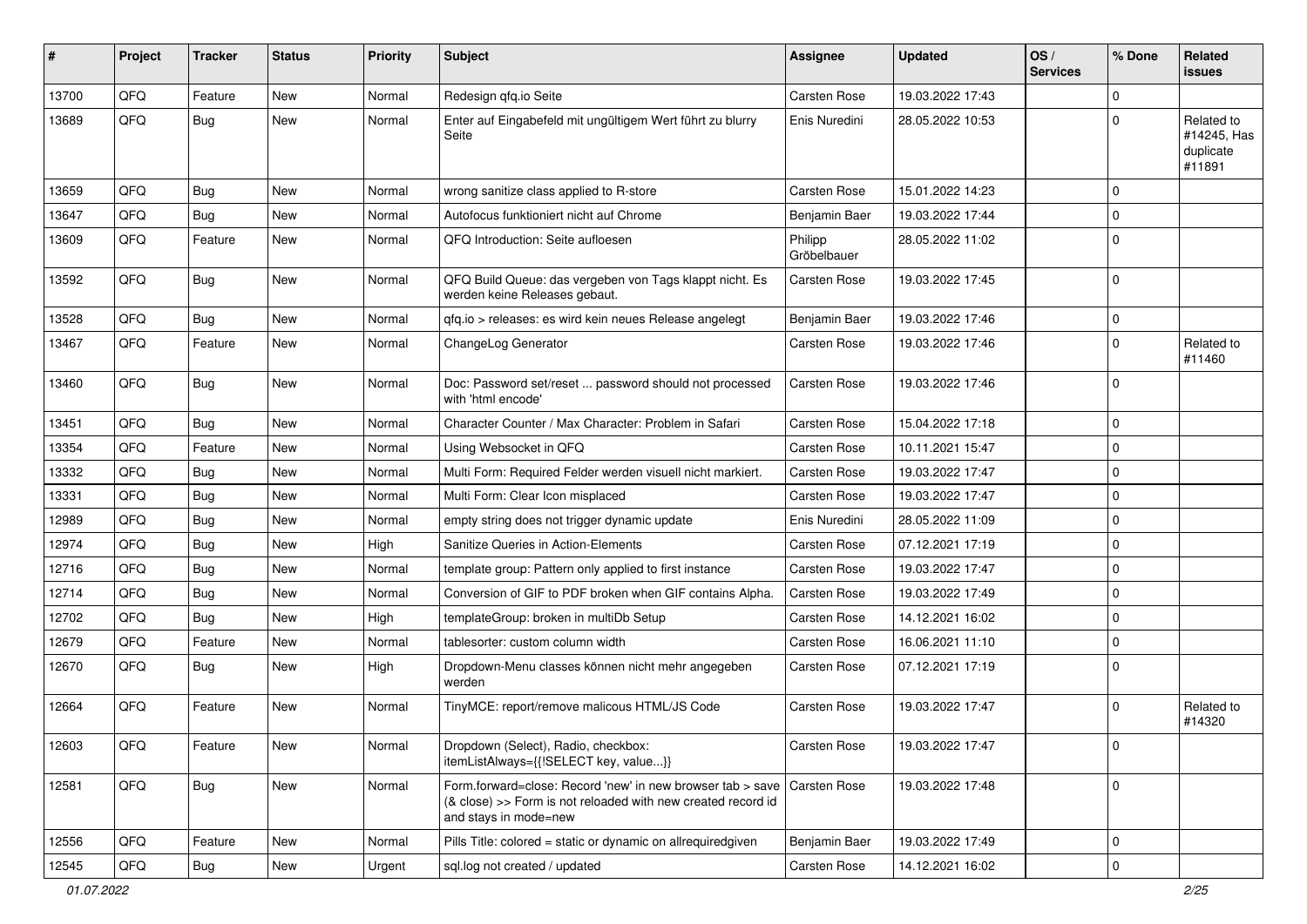| #     | Project | <b>Tracker</b> | <b>Status</b> | <b>Priority</b> | <b>Subject</b>                                                                                                                        | <b>Assignee</b> | <b>Updated</b>   | OS/<br><b>Services</b> | % Done       | Related<br><b>issues</b>                                              |
|-------|---------|----------------|---------------|-----------------|---------------------------------------------------------------------------------------------------------------------------------------|-----------------|------------------|------------------------|--------------|-----------------------------------------------------------------------|
| 12544 | QFQ     | Feature        | <b>New</b>    | High            | a) ' AS _link' new also as ' AS _format', b) sortierung via<br>'display: none;', c) '_format' benoeitgt nicht zwingend<br>u/U/p/m/z/d | Carsten Rose    | 14.12.2021 16:03 |                        | $\mathbf{0}$ |                                                                       |
| 12532 | QFQ     | Feature        | New           | High            | SIP-Parameter bei Seitenaufruf in Browser-Console<br>anzeigen                                                                         | Carsten Rose    | 07.12.2021 17:19 |                        | $\mathbf 0$  | Related to<br>#11893.<br>Related to<br>#14187                         |
| 12520 | QFQ     | Bug            | New           | Normal          | Switch FE User: still active even FE User session expired                                                                             | Carsten Rose    | 19.03.2022 17:48 |                        | $\mathbf 0$  |                                                                       |
| 12513 | QFQ     | Bug            | <b>New</b>    | High            | Implement server side check of maxlength                                                                                              | Carsten Rose    | 07.12.2021 17:19 |                        | $\mathbf{0}$ |                                                                       |
| 12512 | QFQ     | Bug            | <b>New</b>    | Normal          | Some MySQL Installation can't use 'stored procedures'                                                                                 | Carsten Rose    | 19.03.2022 17:48 |                        | $\mathbf{0}$ |                                                                       |
| 12490 | QFQ     | Feature        | <b>New</b>    | Normal          | Loading Plugins in QFQ - see what tinymce does. (lazy<br>loading)                                                                     | Benjamin Baer   | 08.06.2022 10:37 |                        | $\mathbf{0}$ | Related to<br>#12611.<br>Related to<br>#10013,<br>Related to<br>#7732 |
| 12480 | QFQ     | Feature        | <b>New</b>    | Normal          | If QFQ upgrade is running, block further request                                                                                      | Carsten Rose    | 03.05.2021 20:45 |                        | $\mathbf{0}$ |                                                                       |
| 12477 | QFQ     | Feature        | <b>New</b>    | Normal          | Support for refactoring: Form, FormElement, diverse<br>Tabellen/Spalten, tt-content Records                                           | Carsten Rose    | 03.05.2021 20:45 |                        | $\mathbf{0}$ |                                                                       |
| 12476 | QFQ     | Feature        | <b>New</b>    | Normal          | clearMe: a) should trigger 'dirty', b) sticky on textarea resize                                                                      | Benjamin Baer   | 04.01.2022 08:40 |                        | $\pmb{0}$    | Related to<br>#9528                                                   |
| 12474 | QFQ     | Feature        | <b>New</b>    | Normal          | Check BaseConfigURL if it is given and the the last char is '/'                                                                       | Carsten Rose    | 03.05.2021 20:45 |                        | $\Omega$     |                                                                       |
| 12468 | QFQ     | <b>Bug</b>     | <b>New</b>    | Urgent          | Form: update Form.title after save                                                                                                    | Carsten Rose    | 03.05.2021 21:12 |                        | $\mathbf 0$  |                                                                       |
| 12465 | QFQ     | Feature        | <b>New</b>    | Normal          | QFQ Function: use in FE to fill StoreRecord                                                                                           | Carsten Rose    | 05.05.2021 21:58 |                        | $\mathbf{0}$ |                                                                       |
| 12413 | QFQ     | Feature        | <b>New</b>    | Normal          | STORE_TYPO3: enhance for {{be_users.email:T}},<br>{{fe users.email:T}}                                                                | Carsten Rose    | 03.05.2021 20:45 |                        | $\Omega$     | Related to<br>#12412,<br>Related to<br>#10012                         |
| 12412 | QFQ     | Feature        | <b>New</b>    | Normal          | Action/Escape qualifier 'e' (empty), '0': if given, an empty<br>string (or '0') will be treated as 'not found'                        | Carsten Rose    | 08.05.2021 09:40 |                        | $\mathbf{0}$ | Related to<br>#12413,<br>Related to<br>#10012                         |
| 12400 | QFQ     | Feature        | <b>New</b>    | Normal          | Tutorial ist in QFQ Doku, Wird in der Suche gefunden, es<br>gibt aber kein Menupunkt - Inhalt ueberpruefen                            | Carsten Rose    | 03.05.2021 20:45 |                        | $\mathbf 0$  |                                                                       |
| 12330 | QFQ     | Feature        | <b>New</b>    | Normal          | Copy to input field / text area / TinyMCE                                                                                             | Carsten Rose    | 07.04.2021 09:01 |                        | $\mathbf{0}$ |                                                                       |
| 12327 | QFQ     | Bug            | <b>New</b>    | Normal          | Copy to clipboard: Glyphicon can not be changed                                                                                       | Carsten Rose    | 27.12.2021 17:59 |                        | $\mathbf{0}$ |                                                                       |
| 12269 | QFQ     | Feature        | <b>New</b>    | Normal          | 2FA - Login                                                                                                                           | Carsten Rose    | 03.05.2021 20:45 |                        | $\mathbf{0}$ |                                                                       |
| 12187 | QFQ     | Bug            | <b>New</b>    | Normal          | Trigger FormAsFile() via Report: probably problem with multi<br>DB setup                                                              | Carsten Rose    | 20.03.2021 21:20 |                        | $\mathbf{0}$ |                                                                       |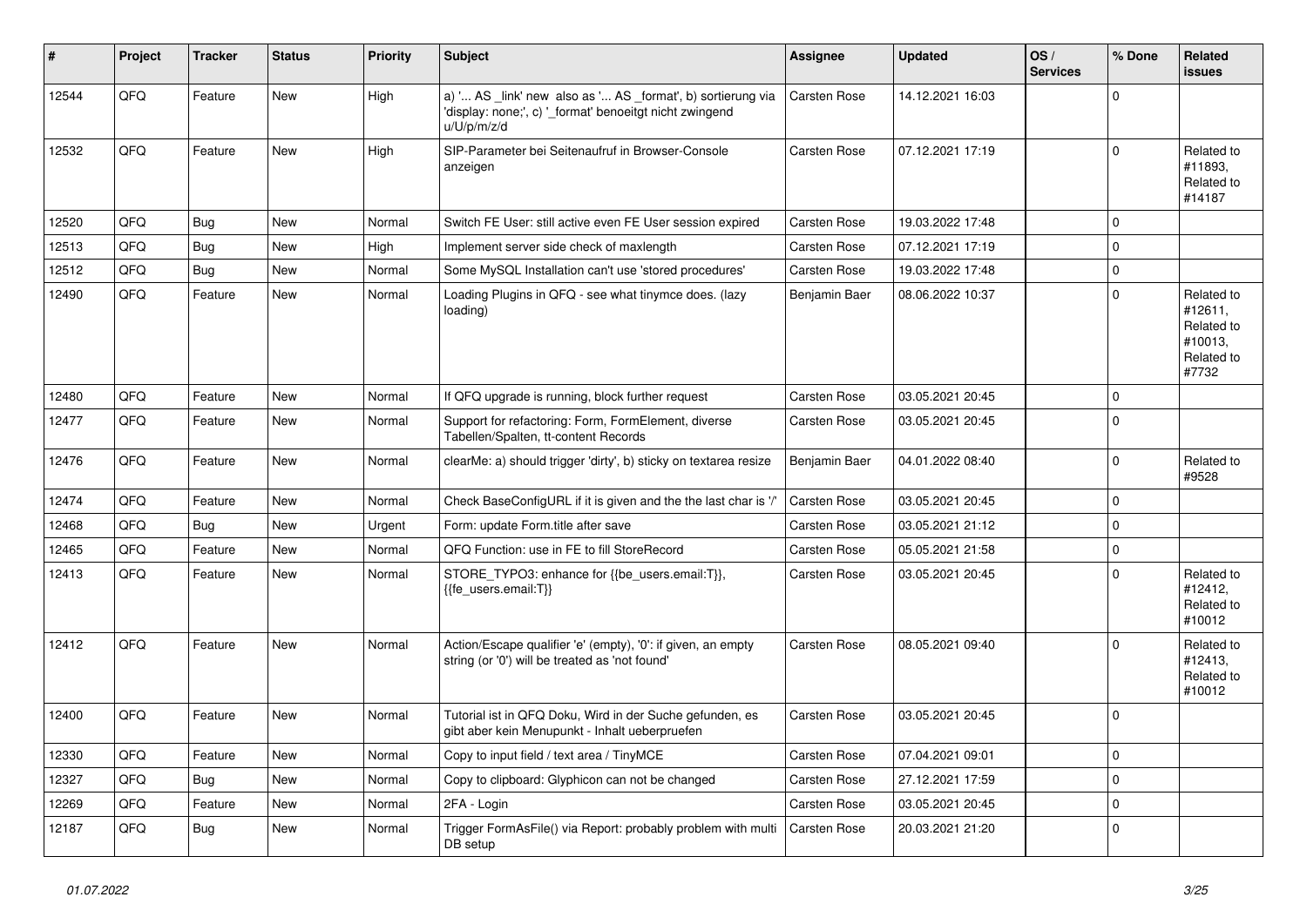| #     | <b>Project</b> | <b>Tracker</b> | <b>Status</b> | <b>Priority</b> | <b>Subject</b>                                                                                       | Assignee                                               | <b>Updated</b>   | OS/<br><b>Services</b> | % Done      | Related<br><b>issues</b>                      |                      |
|-------|----------------|----------------|---------------|-----------------|------------------------------------------------------------------------------------------------------|--------------------------------------------------------|------------------|------------------------|-------------|-----------------------------------------------|----------------------|
| 12186 | QFQ            | Feature        | <b>New</b>    | High            | TinyMCE Config für Objekte                                                                           | Carsten Rose                                           | 07.12.2021 17:19 |                        | $\Omega$    | <b>Blocks</b><br>#12632                       |                      |
| 12163 | QFQ            | Feature        | <b>New</b>    | Normal          | Checkbox: table wrap                                                                                 | Carsten Rose                                           | 03.05.2021 20:51 |                        | $\mathbf 0$ |                                               |                      |
| 12162 | QFQ            | Feature        | New           | Normal          | FE.type=sendmail: personalized mailing (several mails) via<br>template                               | Carsten Rose                                           | 03.05.2021 20:45 |                        | $\mathbf 0$ |                                               |                      |
| 12156 | OFQ            | Feature        | <b>New</b>    | Normal          | Form: Optional disable 'leave page'                                                                  |                                                        | 03.05.2021 20:45 |                        | $\mathbf 0$ |                                               |                      |
| 12146 | QFQ            | Feature        | New           | Normal          | Autocron Job: Anzeigen wann der naechste Job ausgefuehrt<br>wird, resp das er nicht ausgefuehrt wird | Carsten Rose                                           | 15.03.2021 15:23 |                        | $\mathbf 0$ |                                               |                      |
| 12135 | QFQ            | Feature        | <b>New</b>    | Normal          | Subrecord: Notiz                                                                                     |                                                        | 24.04.2021 16:58 |                        | $\mathbf 0$ |                                               |                      |
| 12133 | QFQ            | Bug            | New           | Normal          | NPM, phpSpreadSheet aktualisieren                                                                    | Carsten Rose                                           | 15.03.2021 09:04 |                        | $\mathbf 0$ |                                               |                      |
| 12119 | QFQ            | Feature        | <b>New</b>    | Normal          | AS paged: error message missing if there ist no 'r' argument.                                        | Carsten Rose                                           | 03.05.2021 20:51 |                        | $\mathbf 0$ |                                               |                      |
| 12109 | QFQ            | Feature        | <b>New</b>    | Normal          | Donwload Link: Plain, SIP, Persistent Link, Peristent SIP -<br>new notation                          | Carsten Rose                                           | 03.05.2021 20:45 |                        | $\pmb{0}$   | Related to<br>#12085                          |                      |
| 12066 | QFQ            | Bug            | <b>New</b>    | High            | enterAsSubmit: Forward wird nicht ausgeführt                                                         | Enis Nuredini                                          | 29.05.2022 09:23 |                        | $\mathbf 0$ |                                               |                      |
| 12045 | QFQ            | Bug            | <b>New</b>    | Normal          | templateGroup afterSave FE: Aufruf ohne<br>sqlHonorFormElements funktioniert nicht                   | Carsten Rose                                           | 18.02.2021 16:33 |                        | $\mathbf 0$ |                                               |                      |
| 12040 | QFQ            | Bug            | New           | Normal          | FE Mode 'hidden' für zwei FEs auf einer Zeile                                                        | Carsten Rose                                           | 18.02.2021 10:13 |                        | $\pmb{0}$   |                                               |                      |
| 12039 | QFQ            | Feature        | <b>New</b>    | Normal          | Missing htmlSpecialChar() in pre processing on form submit                                           |                                                        | 18.02.2021 00:09 |                        | $\mathbf 0$ | Related to<br>#14320                          |                      |
| 12038 | QFQ            | Feature        | <b>New</b>    | Normal          | a) STORE VAR: filenameOnlyStripUniq, b) SP:<br>QSTRIPUNIQ()                                          |                                                        | 17.02.2021 23:55 |                        | $\mathbf 0$ |                                               |                      |
| 12024 | QFQ            | Feature        | New           | Normal          | Excel Export: text columns by default decode<br>htmlspeciachar()                                     | Carsten Rose                                           | 17.02.2021 23:55 |                        | $\mathbf 0$ | Related to<br>#12022                          |                      |
| 12023 | QFQ            | Feature        | <b>New</b>    | Normal          | MySQL Stored Precdure: QDECODESPECIALCHAR()                                                          | Carsten Rose                                           | 16.02.2021 11:16 |                        | $\Omega$    | Related to<br>#12022                          |                      |
| 11955 | QFQ            | Feature        | <b>New</b>    | Normal          | subrecord: new title option to set <th> attributes - e.g. to<br/>customize tablesorter options.</th> | attributes - e.g. to<br>customize tablesorter options. | Carsten Rose     | 03.05.2021 20:47       |             | $\mathbf 0$                                   | Related to<br>#11775 |
| 11893 | QFQ            | Feature        | <b>New</b>    | High            | Broken SIP: a) only report one time, b) only report in main<br>column                                | Carsten Rose                                           | 12.05.2021 12:13 |                        | $\Omega$    | Related to<br>#12532,<br>Related to<br>#14187 |                      |
| 11892 | QFQ            | Feature        | <b>New</b>    | Normal          | tablesorter: columns with links are hard to order - new<br>qualifier 'Y: < ord>'                     | Enis Nuredini                                          | 23.03.2022 09:22 |                        | $\mathbf 0$ |                                               |                      |
| 11850 | QFQ            | Feature        | <b>New</b>    | Urgent          | Wizard Form: basierend auf einer Tabelle eine Form<br>anlegen.                                       |                                                        | 03.05.2021 21:12 |                        | $\pmb{0}$   | Blocked by<br>#8082                           |                      |
| 11775 | QFQ            | Feature        | <b>New</b>    | Normal          | Subrecord Tooltip pro Feld                                                                           | Carsten Rose                                           | 18.12.2020 15:22 |                        | $\Omega$    | Related to<br>#11955                          |                      |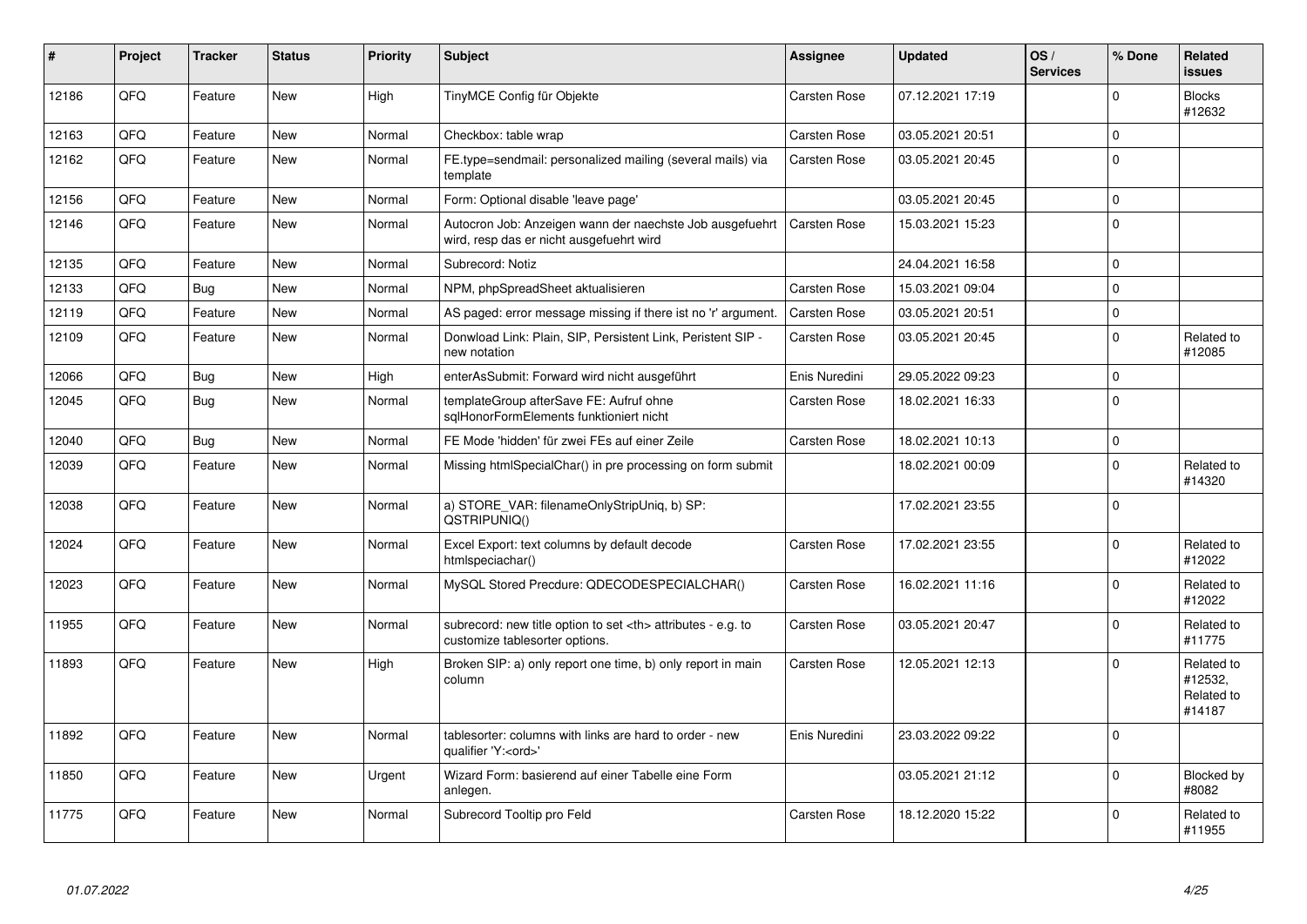| #     | Project | <b>Tracker</b> | <b>Status</b> | <b>Priority</b> | <b>Subject</b>                                                                      | <b>Assignee</b>     | <b>Updated</b>   | OS/<br><b>Services</b> | % Done      | Related<br><b>issues</b>                     |
|-------|---------|----------------|---------------|-----------------|-------------------------------------------------------------------------------------|---------------------|------------------|------------------------|-------------|----------------------------------------------|
| 11752 | QFQ     | Bug            | New           | Normal          | checkbox renders multiple input elements with same name                             | Carsten Rose        | 17.12.2020 14:58 |                        | $\Omega$    | Related to<br>#11750                         |
| 11747 | QFQ     | Feature        | New           | Normal          | Maintenance Page with Redirect                                                      | Carsten Rose        | 03.05.2021 20:47 |                        | $\Omega$    | Related to<br>#11741                         |
| 11716 | QFQ     | Feature        | New           | Normal          | Form an beliebiger Stelle im Report anzeigen                                        |                     | 09.12.2020 09:47 |                        | $\Omega$    |                                              |
| 11715 | QFQ     | <b>Bug</b>     | New           | Normal          | acceptZeroAsRequired and requiredOffButMark do not<br>coincide                      |                     | 08.12.2020 12:13 |                        | $\Omega$    |                                              |
| 11702 | QFQ     | Feature        | New           | Normal          | HTML Special Char makes no sense for 'allbut' if '&' is<br>forbidden                | Carsten Rose        | 07.12.2021 16:35 |                        | $\Omega$    | Related to<br>#5112,<br>Related to<br>#14320 |
| 11695 | QFQ     | Bug            | <b>New</b>    | Normal          | MultiForm required FE Error                                                         | <b>Carsten Rose</b> | 04.12.2020 13:34 |                        | $\Omega$    |                                              |
| 11668 | QFQ     | Bug            | New           | Normal          | Play function.sql - problem with mysql                                              | <b>Carsten Rose</b> | 03.05.2021 20:48 |                        | $\Omega$    |                                              |
| 11667 | QFQ     | Bug            | <b>New</b>    | Normal          | MySQL mariadb-server-10.3: Incorrect datetime value                                 | Carsten Rose        | 03.05.2021 20:48 |                        | $\Omega$    |                                              |
| 11535 | QFQ     | Feature        | New           | Normal          | Ability to create SQL columns in frontend QFQ forms                                 |                     | 17.11.2020 12:11 |                        | $\Omega$    |                                              |
| 11534 | QFQ     | Feature        | New           | Normal          | Report: Action on selected rows - Table batchprocessing<br>feature                  |                     | 18.11.2020 08:15 |                        | $\Omega$    |                                              |
| 11523 | QFQ     | Feature        | New           | Normal          | Mit dynamic Update erkennen, ob Upload gemacht wurde                                | <b>Carsten Rose</b> | 13.11.2020 15:07 |                        | $\mathbf 0$ | Related to<br>#9533                          |
| 11522 | QFQ     | Bug            | <b>New</b>    | Normal          | Aus/Einblenden von Reitern                                                          |                     | 13.11.2020 14:58 |                        | $\Omega$    |                                              |
| 11516 | QFQ     | Feature        | <b>New</b>    | Normal          | Multi Page Form (Previous/Next Buttons)                                             | <b>Carsten Rose</b> | 16.03.2021 17:52 |                        | $\Omega$    |                                              |
| 11504 | QFQ     | Feature        | New           | Normal          | Dynamic Update: Button text update for 'Save',' Close' &<br>'Delete'                | Carsten Rose        | 12.11.2020 23:44 |                        | $\Omega$    |                                              |
| 11460 | QFQ     | Feature        | New           | Normal          | Easier creation of changelog: gitchangelog                                          | <b>Carsten Rose</b> | 12.06.2021 10:20 |                        | $\Omega$    | Related to<br>#13467                         |
| 11239 | QFQ     | <b>Bug</b>     | New           | Normal          | Radiobutton (plain): horizontales Rendern abhängig vom<br>Datentyp in der Datenbank | Carsten Rose        | 30.09.2020 18:37 |                        | $\Omega$    |                                              |
| 11237 | QFQ     | Bug            | New           | High            | Radiobutton / parameter.buttonClass= btn-default - kein dirty<br>Trigger            | Benjamin Baer       | 03.05.2021 21:12 |                        | $\Omega$    | Related to<br>#10766                         |
| 11195 | QFQ     | Bug            | <b>New</b>    | Low             | Dynamic Update: Note not updated if new text is empty<br>(v20.4)                    |                     | 25.09.2020 11:14 |                        | $\Omega$    |                                              |
| 11080 | QFQ     | Feature        | New           | Normal          | Send MQTT messages                                                                  | Carsten Rose        | 29.08.2020 19:49 |                        | $\mathbf 0$ |                                              |
| 11057 | QFQ     | <b>Bug</b>     | New           | High            | Checkboxes ohne span.checkmark im Report werden<br>ausgeblendet                     | Benjamin Baer       | 03.05.2021 21:12 |                        | 0           | Related to<br>#11039                         |
| 10996 | QFQ     | Feature        | New           | Normal          | Download video via sip: no seek                                                     | Carsten Rose        | 12.08.2020 14:18 |                        | $\mathbf 0$ |                                              |
| 10979 | QFQ     | Feature        | New           | Normal          | Ajax Calls an API - dataReport                                                      | Carsten Rose        | 11.05.2022 12:15 |                        | $\mathbf 0$ |                                              |
| 10976 | QFQ     | Feature        | New           | Normal          | Excel Export Verbesserungen                                                         | Carsten Rose        | 06.08.2020 10:56 |                        | 0           |                                              |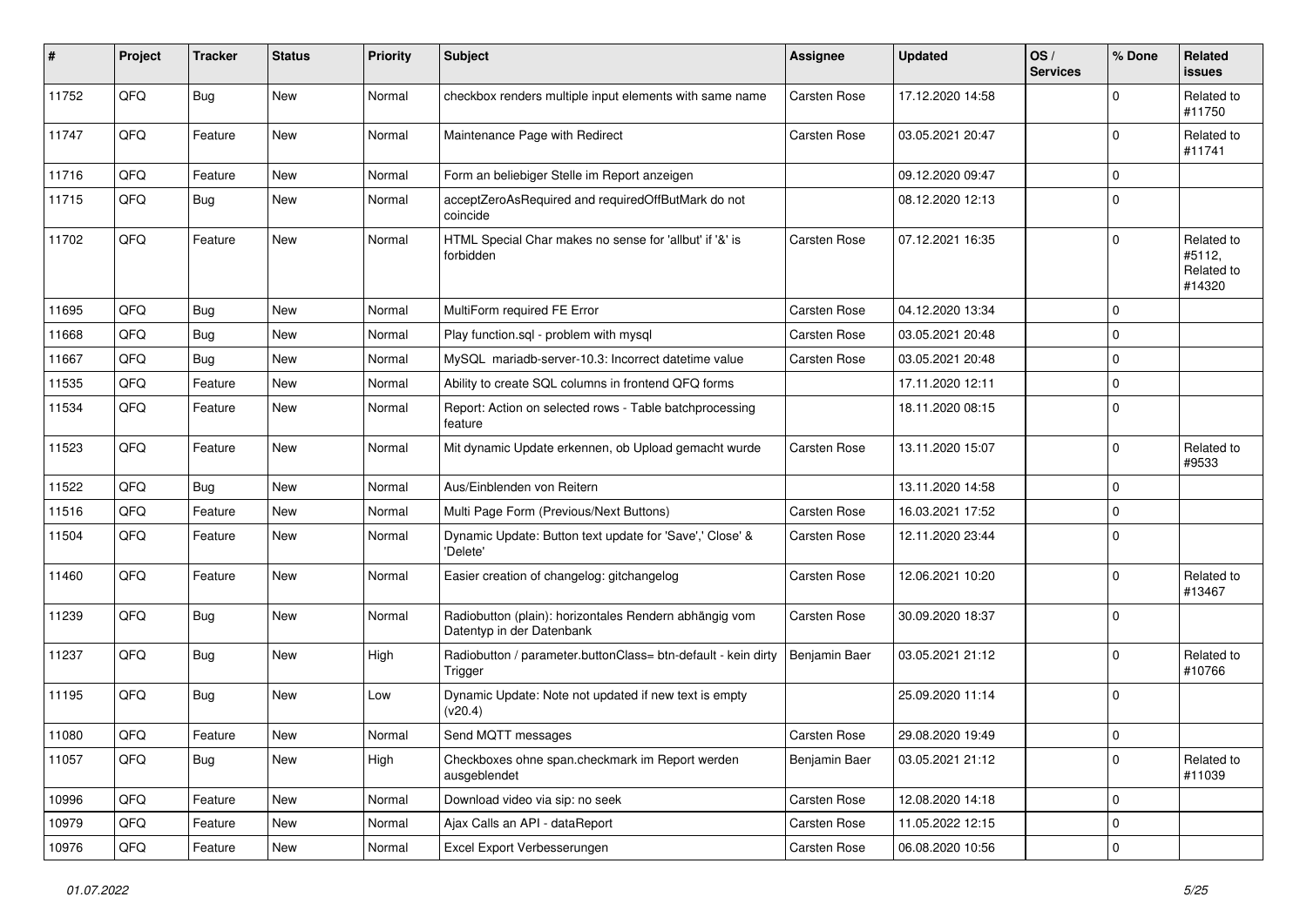| $\sharp$ | Project | <b>Tracker</b> | <b>Status</b> | <b>Priority</b> | <b>Subject</b>                                                                       | Assignee            | <b>Updated</b>   | OS/<br><b>Services</b> | % Done      | Related<br><b>issues</b>                                             |
|----------|---------|----------------|---------------|-----------------|--------------------------------------------------------------------------------------|---------------------|------------------|------------------------|-------------|----------------------------------------------------------------------|
| 10937    | QFQ     | <b>Bug</b>     | <b>New</b>    | Normal          | Fehler mit abhängigen Select- Feldern beim Positionieren                             | Carsten Rose        | 12.11.2020 23:45 |                        | $\Omega$    |                                                                      |
| 10890    | QFQ     | Bug            | <b>New</b>    | Normal          | AutoCron hangs                                                                       |                     | 20.07.2020 13:56 |                        | $\mathbf 0$ |                                                                      |
| 10874    | QFQ     | Feature        | <b>New</b>    | Normal          | Erstellen eines Foreign Keys in der Tabelle "FormElement"                            |                     | 13.07.2020 10:11 |                        | $\mathbf 0$ |                                                                      |
| 10819    | QFQ     | Feature        | New           | Normal          | Persistent SIP - second try                                                          | <b>Carsten Rose</b> | 29.06.2020 23:02 |                        | $\mathbf 0$ | Related to<br>#6261                                                  |
| 10766    | QFQ     | Bug            | <b>New</b>    | High            | Radiobutton / parameter.buttonClass=btn-default: dynamic<br>update                   |                     | 03.05.2021 21:12 |                        | $\mathbf 0$ | Related to<br>#11237                                                 |
| 10763    | QFQ     | Feature        | New           | Normal          | form accessed and submitted despite logout?                                          |                     | 16.06.2020 11:43 |                        | $\mathbf 0$ |                                                                      |
| 10759    | QFQ     | Bug            | <b>New</b>    | Normal          | emptyMeansNull - Feld falsch aktualisiert                                            |                     | 12.11.2020 23:45 |                        | $\mathbf 0$ |                                                                      |
| 10714    | QFQ     | Feature        | <b>New</b>    | Normal          | multi Table Form                                                                     | Carsten Rose        | 16.03.2021 18:44 |                        | $\mathbf 0$ |                                                                      |
| 10704    | QFQ     | <b>Bug</b>     | <b>New</b>    | Normal          | wkhtml problem rendering fullCalendar.js / fabric.js >><br>successor: puppeteer      | Carsten Rose        | 12.11.2020 23:45 |                        | $\mathbf 0$ | Related to<br>#5024,<br>Related to<br>#4650,<br>Related to<br>#10715 |
| 10658    | QFQ     | <b>Bug</b>     | <b>New</b>    | Normal          | processReadOnly broken                                                               | Carsten Rose        | 27.05.2020 17:55 |                        | $\pmb{0}$   |                                                                      |
| 10640    | QFQ     | <b>Bug</b>     | <b>New</b>    | High            | TypeAhead Tag: FE editierbar trotz readOnly                                          | Carsten Rose        | 03.05.2021 21:12 |                        | $\mathbf 0$ | Related to<br>#7795                                                  |
| 10593    | QFQ     | Feature        | New           | Normal          | label2: text behind input element                                                    | Carsten Rose        | 16.05.2020 10:57 |                        | $\pmb{0}$   |                                                                      |
| 10588    | QFQ     | Bug            | <b>New</b>    | Normal          | typeahed Tag: Doku anpassen                                                          | Carsten Rose        | 12.11.2020 23:45 |                        | $\mathbf 0$ |                                                                      |
| 10508    | QFQ     | <b>Bug</b>     | <b>New</b>    | High            | Multi Form broken on Multi DB Instance                                               | Carsten Rose        | 03.05.2021 21:12 |                        | $\pmb{0}$   |                                                                      |
| 10506    | QFQ     | Bug            | <b>New</b>    | High            | Template Group broken on MultiDB instance                                            | Carsten Rose        | 03.05.2021 21:12 |                        | $\mathbf 0$ | Related to<br>#10505                                                 |
| 10463    | QFQ     | Feature        | <b>New</b>    | Normal          | Report _link: expliztes setzen von HTML Tags (Bedarf fuer<br>'data-selenium' & 'id') | Enis Nuredini       | 23.03.2022 09:23 |                        | $\mathbf 0$ | Related to<br>#7648                                                  |
| 10384    | QFQ     | Feature        | <b>New</b>    | Normal          | Parameter Exchange QFQ Instances                                                     |                     | 07.05.2020 09:38 |                        | $\pmb{0}$   |                                                                      |
| 10345    | QFQ     | Feature        | <b>New</b>    | Normal          | Templates - Patterns QFQ Style                                                       |                     | 03.05.2021 21:01 |                        | $\mathbf 0$ | Related to<br>#10713                                                 |
| 10324    | QFQ     | <b>Bug</b>     | <b>New</b>    | Normal          | Excel Export mit Template funktioniert nur, wenn Template<br>vor uid kommt           |                     | 30.03.2020 11:20 |                        | $\mathbf 0$ | Related to<br>#10257                                                 |
| 10322    | QFQ     | <b>Bug</b>     | <b>New</b>    | Normal          | FormElement / Radio: missing column 'enum' >> FE not<br>reported                     | <b>Carsten Rose</b> | 07.05.2020 09:37 |                        | $\mathbf 0$ |                                                                      |
| 10119    | QFQ     | Feature        | New           | Normal          | Dropdown (selectlist) & Type Ahead: format and catagorize<br>list                    | Carsten Rose        | 07.05.2020 09:36 |                        | $\mathbf 0$ |                                                                      |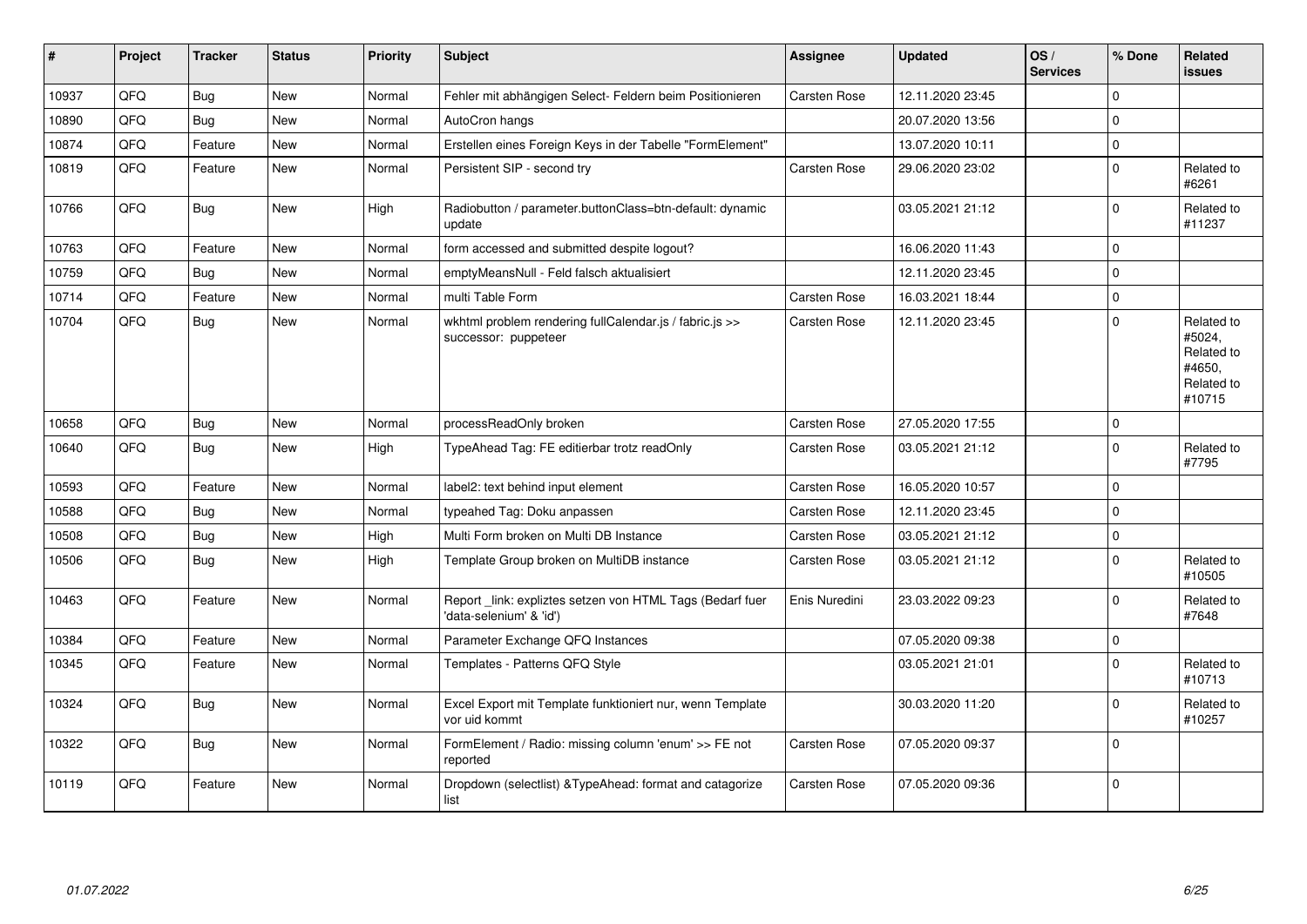| $\sharp$ | Project | <b>Tracker</b> | <b>Status</b> | <b>Priority</b> | <b>Subject</b>                                                                                                                        | <b>Assignee</b>     | <b>Updated</b>   | OS/<br><b>Services</b> | % Done      | Related<br>issues                                                    |
|----------|---------|----------------|---------------|-----------------|---------------------------------------------------------------------------------------------------------------------------------------|---------------------|------------------|------------------------|-------------|----------------------------------------------------------------------|
| 10114    | QFQ     | Feature        | <b>New</b>    | High            | Symbol (Link): 'G:' (Glyphicon) replaced by 'i:' (icon)                                                                               |                     | 07.12.2021 17:19 |                        | $\Omega$    | Related to<br>#3797,<br>Related to<br>#4194                          |
| 10082    | QFQ     | Bug            | <b>New</b>    | Normal          | FE.type=SELECT - 'sanatize' Class                                                                                                     | <b>Carsten Rose</b> | 07.05.2020 09:36 |                        | $\Omega$    | Related to<br>#10081                                                 |
| 10081    | QFQ     | Bug            | New           | High            | Stale record lock after 'forbidden' character                                                                                         | <b>Carsten Rose</b> | 03.05.2021 21:12 |                        | $\Omega$    | Related to<br>#10082,<br>Related to<br>#9789                         |
| 10080    | QFQ     | Feature        | <b>New</b>    | Normal          | Popup on 'save' / 'close': configure dialog (answer<br>yes/no/cancle/)                                                                | <b>Carsten Rose</b> | 28.03.2021 20:52 |                        | $\mathbf 0$ | Is duplicate<br>of #12262                                            |
| 10014    | QFQ     | Feature        | <b>New</b>    | Normal          | Manual.rst: describe behaviour and process order of<br>fillStoreVar, slaveId, sqlBefore,                                              | Carsten Rose        | 01.02.2020 22:31 |                        | 0           |                                                                      |
| 9983     | QFQ     | Feature        | <b>New</b>    | Normal          | Report Notation: new keyword 'range'                                                                                                  | <b>Carsten Rose</b> | 01.02.2020 15:55 |                        | 0           |                                                                      |
| 9927     | QFQ     | Feature        | New           | Normal          | QFQ Update: a) Update nur machen wenn BE User<br>eingeloggt ist., b) Bei Fehler genaue Meldung welcher<br>Updateschritt Probleme hat. | <b>Carsten Rose</b> | 22.01.2020 12:59 |                        | $\mathbf 0$ |                                                                      |
| 9855     | QFQ     | <b>Bug</b>     | <b>New</b>    | Normal          | <b>Required Check</b>                                                                                                                 |                     | 01.02.2020 15:56 |                        | 0           |                                                                      |
| 9853     | QFQ     | Feature        | New           | Normal          | Check das SQL / QFQ / Mail Logfile geschrieben wird                                                                                   |                     | 09.01.2020 11:15 |                        | $\Omega$    |                                                                      |
| 9811     | QFQ     | Feature        | New           | Normal          | Report: tag every n'th row                                                                                                            | <b>Carsten Rose</b> | 01.02.2020 23:22 |                        | 0           |                                                                      |
| 9783     | QFQ     | Bug            | New           | Normal          | Email with special characters                                                                                                         | Carsten Rose        | 01.02.2020 23:22 |                        | $\mathbf 0$ |                                                                      |
| 9781     | QFQ     | Feature        | <b>New</b>    | Normal          | Button: CSS class to make buttons smaller                                                                                             | Carsten Rose        | 01.02.2020 23:22 |                        | 0           |                                                                      |
| 9777     | QFQ     | Feature        | New           | Normal          | Logging QFQ Variables                                                                                                                 | Carsten Rose        | 16.12.2019 17:17 |                        | 0           |                                                                      |
| 9773     | QFQ     | <b>Bug</b>     | New           | Normal          | form.parameter.formModeGlobal=requiredOff                                                                                             | Carsten Rose        | 01.02.2020 15:56 |                        | 0           |                                                                      |
| 9707     | QFQ     | Feature        | <b>New</b>    | Normal          | SIP security: encode pageld and check pageld on decode                                                                                | Carsten Rose        | 01.02.2020 23:22 |                        | 0           |                                                                      |
| 9706     | QFQ     | Feature        | <b>New</b>    | Normal          | Multi File Upload (hidden template group)                                                                                             | Carsten Rose        | 01.02.2020 23:22 |                        | $\mathbf 0$ | Related to<br>#7521,<br>Related to<br>#5562,<br>Related to<br>#13330 |
| 9602     | QFQ     | Feature        | New           | Normal          | Form definition as JSON                                                                                                               | <b>Carsten Rose</b> | 01.02.2020 23:21 |                        | $\Omega$    | Related to<br>#9600                                                  |
| 9537     | QFQ     | Feature        | New           | Normal          | FormEditor: Edit fieldset in FrontEnd                                                                                                 | Carsten Rose        | 01.02.2020 23:22 |                        | 0           |                                                                      |
| 9533     | QFQ     | Bug            | New           | Normal          | FE.type=upload: Check in 'beforeSave' if upload is given                                                                              | Carsten Rose        | 01.02.2020 23:22 |                        | $\pmb{0}$   | Related to<br>#11523                                                 |
| 9531     | QFQ     | Bug            | New           | High            | FE File: Dynamic Update / modeSql / required detected even<br>it not set                                                              | Carsten Rose        | 11.06.2021 20:32 |                        | 0           | Related to<br>#12398                                                 |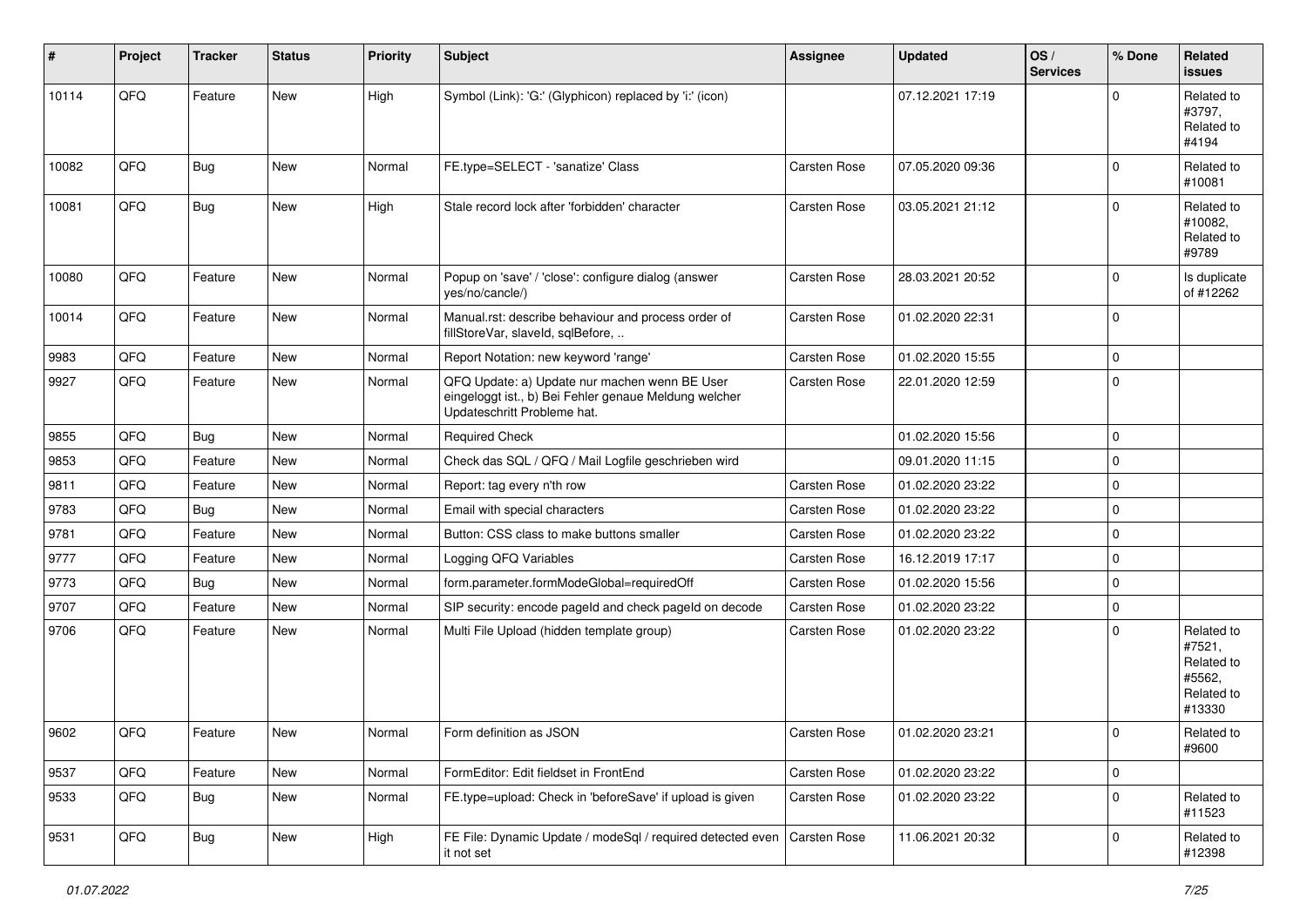| #    | Project | <b>Tracker</b> | <b>Status</b> | <b>Priority</b> | <b>Subject</b>                                                                                         | <b>Assignee</b> | <b>Updated</b>   | OS/<br><b>Services</b> | % Done      | Related<br><b>issues</b>                     |
|------|---------|----------------|---------------|-----------------|--------------------------------------------------------------------------------------------------------|-----------------|------------------|------------------------|-------------|----------------------------------------------|
| 9352 | QFQ     | Feature        | <b>New</b>    | Normal          | FE 'Native' fire slaveld, sqlAfter, sqlIns                                                             | Carsten Rose    | 01.02.2020 23:22 |                        | $\Omega$    |                                              |
| 9348 | QFQ     | Feature        | New           | Normal          | defaultThumbnailSize: pre render thumbnails                                                            | Carsten Rose    | 12.06.2021 09:05 |                        | $\mathbf 0$ |                                              |
| 9347 | QFQ     | <b>Bug</b>     | New           | High            | FE.type=upload with dynamic show/hidden: required not<br>detected                                      | Carsten Rose    | 12.06.2021 10:40 |                        | $\mathbf 0$ | Related to<br>#5305,<br>Related to<br>#12398 |
| 9317 | QFQ     | <b>Bug</b>     | <b>New</b>    | Normal          | FE.type=note: with dynamic show/hidden an empty label<br>causes trouble                                | Carsten Rose    | 01.02.2020 23:22 |                        | $\mathbf 0$ |                                              |
| 9221 | QFQ     | Feature        | New           | Normal          | typeAhead: Zeichenlimite ausschalten                                                                   | Carsten Rose    | 29.06.2022 22:36 |                        | $\mathbf 0$ |                                              |
| 9208 | QFQ     | Feature        | <b>New</b>    | Normal          | Manage 'recent' records                                                                                | Carsten Rose    | 01.02.2020 23:22 |                        | $\mathbf 0$ |                                              |
| 9177 | QFQ     | <b>Bug</b>     | <b>New</b>    | Normal          | Bug? QFQ tries to save an action FE, which has real<br>existing column name                            | Carsten Rose    | 01.02.2020 23:22 |                        | $\mathbf 0$ |                                              |
| 9136 | QFQ     | Feature        | New           | Normal          | Create ZIP files with dynamic PDFs                                                                     | Carsten Rose    | 01.02.2020 23:22 |                        | $\mathbf 0$ |                                              |
| 9129 | QFQ     | Feature        | <b>New</b>    | Normal          | sqlValidate: Message as notification, not as error                                                     | Carsten Rose    | 01.02.2020 23:22 |                        | $\mathbf 0$ | Related to<br>#9128                          |
| 9128 | QFQ     | Feature        | <b>New</b>    | Normal          | Error Message: not replaced variables- a) replace back to '{'<br>b) underline                          | Carsten Rose    | 01.02.2020 23:22 |                        | $\mathbf 0$ | Related to<br>#9129                          |
| 9127 | QFQ     | Bug            | <b>New</b>    | Normal          | Error Message: change 'roll over' color - text not readable                                            | Carsten Rose    | 01.02.2020 23:22 |                        | $\mathbf 0$ |                                              |
| 9077 | QFQ     | <b>Bug</b>     | <b>New</b>    | Normal          | typeAheadSql: report broken SQL                                                                        | Carsten Rose    | 29.06.2022 22:35 |                        | $\mathbf 0$ | Related to<br>#4018                          |
| 9013 | QFQ     | <b>Bug</b>     | <b>New</b>    | Normal          | Error in Twig template not handled                                                                     | Carsten Rose    | 20.10.2021 13:43 |                        | $\mathbf 0$ |                                              |
| 8975 | QFQ     | Feature        | New           | Normal          | Report Notation: 2.0                                                                                   | Carsten Rose    | 01.02.2020 23:22 |                        | $\mathbf 0$ | Related to<br>#8963                          |
| 8962 | QFQ     | Feature        | <b>New</b>    | High            | allow for form fields with identical names                                                             | Carsten Rose    | 03.05.2021 21:14 |                        | $\mathbf 0$ |                                              |
| 8891 | QFQ     | Bug            | <b>New</b>    | High            | formSubmitLog: do not log passwords                                                                    | Enis Nuredini   | 25.03.2022 09:06 |                        | $\mathbf 0$ |                                              |
| 8806 | QFQ     | Feature        | <b>New</b>    | Normal          | SQL Function nl2br                                                                                     | Carsten Rose    | 01.02.2020 23:22 |                        | $\mathbf 0$ |                                              |
| 8719 | QFQ     | Feature        | <b>New</b>    | Normal          | extraButtonLock: add support for 0/1                                                                   | Carsten Rose    | 01.02.2020 23:22 |                        | $\mathbf 0$ |                                              |
| 8702 | QFQ     | Feature        | <b>New</b>    | Normal          | Load Record which is locked: missing user info                                                         | Carsten Rose    | 11.12.2019 16:16 |                        | $\mathbf 0$ | Related to<br>#9789                          |
| 8668 | QFQ     | Bug            | <b>New</b>    | High            | Pill disabled: dyamic mode 'hidden' not respected - FE is still<br>required                            | Carsten Rose    | 03.05.2021 21:14 |                        | $\mathbf 0$ |                                              |
| 8431 | QFQ     | Bug            | <b>New</b>    | High            | autocron.php with wrong path                                                                           | Carsten Rose    | 03.05.2021 21:14 |                        | $\mathbf 0$ |                                              |
| 8336 | QFQ     | Feature        | <b>New</b>    | Normal          | Form > modified > Close New: a) Optional disable popup, b)<br>custom text, c) mode on save: close stay | Carsten Rose    | 01.02.2020 23:22 |                        | $\Omega$    | Related to<br>#8335                          |
| 8217 | QFQ     | Feature        | <b>New</b>    | Normal          | if-elseif-else construct                                                                               | Carsten Rose    | 16.03.2021 18:41 |                        | $\mathbf 0$ | Related to<br>#10716                         |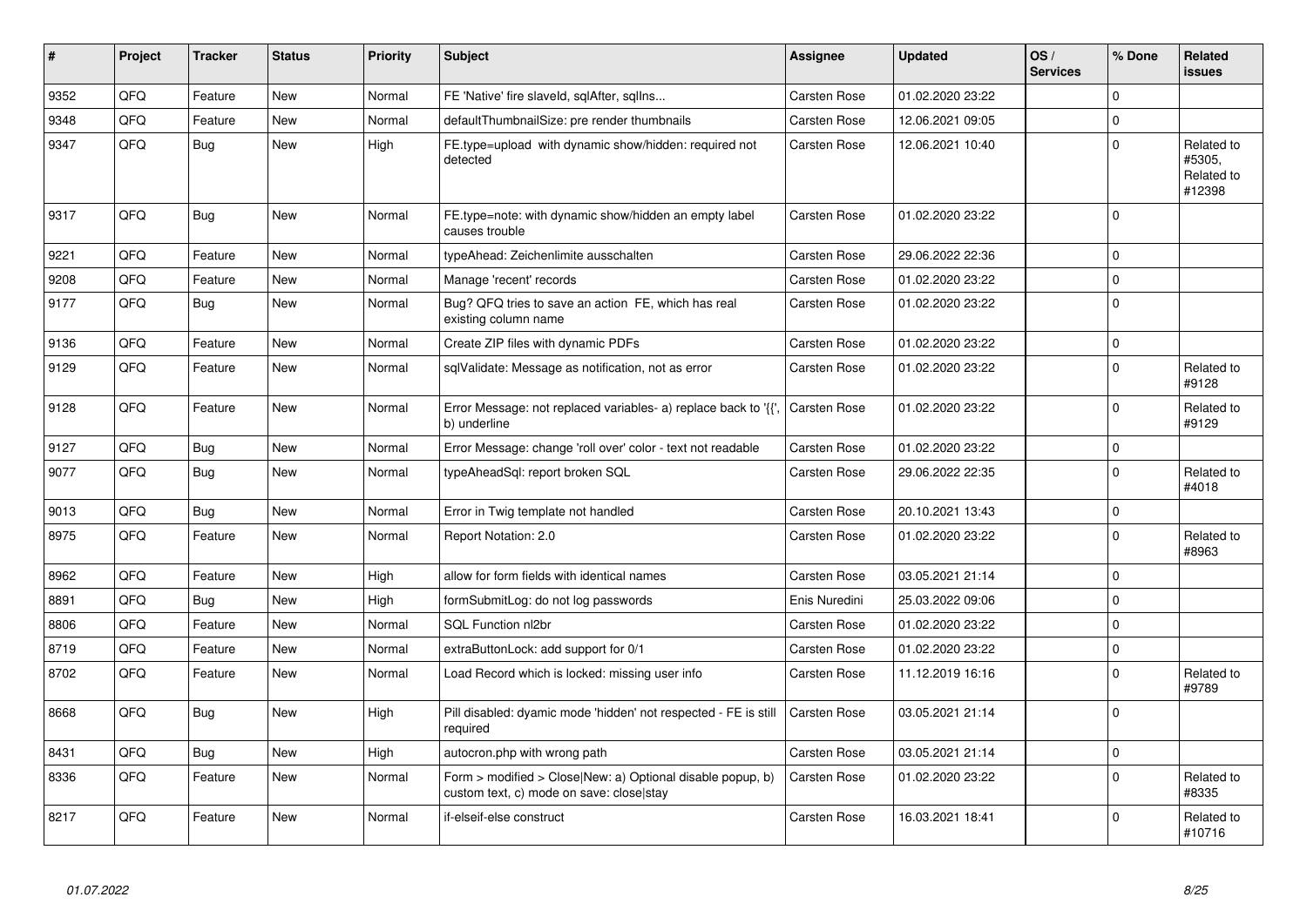| $\pmb{\#}$ | Project | <b>Tracker</b> | <b>Status</b> | <b>Priority</b> | Subject                                                                                               | <b>Assignee</b>     | <b>Updated</b>   | OS/<br><b>Services</b> | % Done       | Related<br><b>issues</b>  |
|------------|---------|----------------|---------------|-----------------|-------------------------------------------------------------------------------------------------------|---------------------|------------------|------------------------|--------------|---------------------------|
| 8187       | QFQ     | Feature        | New           | Normal          | Subrecord: enable/hide new button - make new/edit/delete<br>customizeable.                            | <b>Carsten Rose</b> | 06.03.2021 18:44 |                        | $\mathbf 0$  | Related to<br>#11326      |
| 8089       | QFQ     | Feature        | <b>New</b>    | Normal          | Copy/Paste for FormElements                                                                           | Carsten Rose        | 01.02.2020 23:22 |                        | $\mathbf 0$  |                           |
| 8083       | QFQ     | Bug            | New           | High            | FormEditor: primary table list does not respect<br>'indexDb={{indexData:Y}}'                          | Carsten Rose        | 03.05.2021 21:14 |                        | $\mathbf 0$  | Has<br>duplicate<br>#6678 |
| 8049       | QFQ     | Bug            | New           | Normal          | FE.type=note, column 'value': text moves some pixel to top<br>after save                              | Carsten Rose        | 01.02.2020 23:22 |                        | $\mathbf{0}$ |                           |
| 7924       | QFQ     | Feature        | <b>New</b>    | Normal          | Radio/Checkbox with Tooltip                                                                           | <b>Carsten Rose</b> | 01.02.2020 23:22 |                        | $\mathbf 0$  |                           |
| 7920       | QFQ     | Feature        | <b>New</b>    | Normal          | FE: Syntax Highlight, Zeinlenumbruch                                                                  | Carsten Rose        | 01.02.2020 10:03 |                        | $\mathbf 0$  |                           |
| 7899       | QFQ     | Bug            | <b>New</b>    | High            | Fe.type=password / retype / required: always complain about   Carsten Rose<br>missing value           |                     | 03.05.2021 21:14 |                        | $\mathbf{0}$ |                           |
| 7890       | QFQ     | Bug            | <b>New</b>    | Normal          | FormElement 'required': extraButtonInfo not aligned                                                   | Carsten Rose        | 11.06.2021 21:17 |                        | $\mathbf 0$  | Related to<br>#11517      |
| 7850       | QFQ     | Feature        | <b>New</b>    | High            | Upload records: non 'pathFileName' column                                                             | <b>Carsten Rose</b> | 03.05.2021 21:14 |                        | $\mathbf 0$  |                           |
| 7812       | QFQ     | Feature        | <b>New</b>    | Normal          | FE 'Subrecord' - new option 'subrecordShowFilter',<br>'subrecordPaging'                               | <b>Carsten Rose</b> | 01.02.2020 23:22 |                        | $\mathbf 0$  |                           |
| 7795       | QFQ     | <b>Bug</b>     | New           | Normal          | Readonly Form: Typeahead-Felder                                                                       | Carsten Rose        | 01.02.2020 23:22 |                        | $\mathbf 0$  | Related to<br>#10640      |
| 7685       | QFQ     | <b>Bug</b>     | <b>New</b>    | Normal          | Open FormElement from QFQ error message and save<br>modified record: error about missing {{formId:F}} | Carsten Rose        | 01.02.2020 23:22 |                        | $\mathbf 0$  |                           |
| 7683       | QFQ     | Feature        | <b>New</b>    | Normal          | Special column names in '{{ SELECT  AS _link }}' should<br>be detected                                | Carsten Rose        | 01.02.2020 23:21 |                        | $\mathbf{0}$ |                           |
| 7681       | QFQ     | Feature        | <b>New</b>    | Normal          | Optional switch off 'check for modified record'                                                       | Carsten Rose        | 01.02.2020 23:21 |                        | $\mathbf 0$  |                           |
| 7660       | QFQ     | Feature        | <b>New</b>    | Normal          | IMAP: import mails to DB, move / delete mails                                                         | <b>Carsten Rose</b> | 01.02.2020 09:52 |                        | $\mathbf{0}$ |                           |
| 7650       | QFQ     | <b>Bug</b>     | <b>New</b>    | High            | Optional do not show 'required' sign on FormElement                                                   | <b>Carsten Rose</b> | 03.05.2021 21:14 |                        | $\mathbf 0$  |                           |
| 7574       | QFQ     | Bug            | New           | Normal          | Substitute error: form element not reported / dont parse<br>Form.note                                 | <b>Carsten Rose</b> | 01.02.2020 23:21 |                        | $\mathbf{0}$ |                           |
| 7547       | QFQ     | Bug            | New           | Normal          | Error Message in afterSave: wrong parameter column<br>reported                                        | Carsten Rose        | 01.02.2020 23:22 |                        | $\mathbf{0}$ |                           |
| 7524       | QFQ     | <b>Bug</b>     | <b>New</b>    | Normal          | QFQ throws a 'General Error' if 'fileadmin/protected/log/' is<br>not writeable                        | Carsten Rose        | 01.02.2020 23:22 |                        | $\mathbf 0$  |                           |
| 7521       | QFQ     | Feature        | New           | Normal          | TemplateGroup: fe.type=upload                                                                         | Carsten Rose        | 01.02.2020 23:21 |                        | $\mathbf 0$  | Related to<br>#9706       |
| 7520       | QFQ     | Feature        | New           | Normal          | QR Code:  AS _qr ( AS _link)                                                                          | Carsten Rose        | 01.02.2020 23:22 |                        | 0            |                           |
| 7519       | QFQ     | Feature        | New           | Normal          | Select: Multi                                                                                         | Carsten Rose        | 01.02.2020 23:22 |                        | $\pmb{0}$    |                           |
| 7513       | QFQ     | Bug            | New           | Normal          | Radios not correct aligned                                                                            | Carsten Rose        | 01.02.2020 23:22 |                        | $\mathbf 0$  |                           |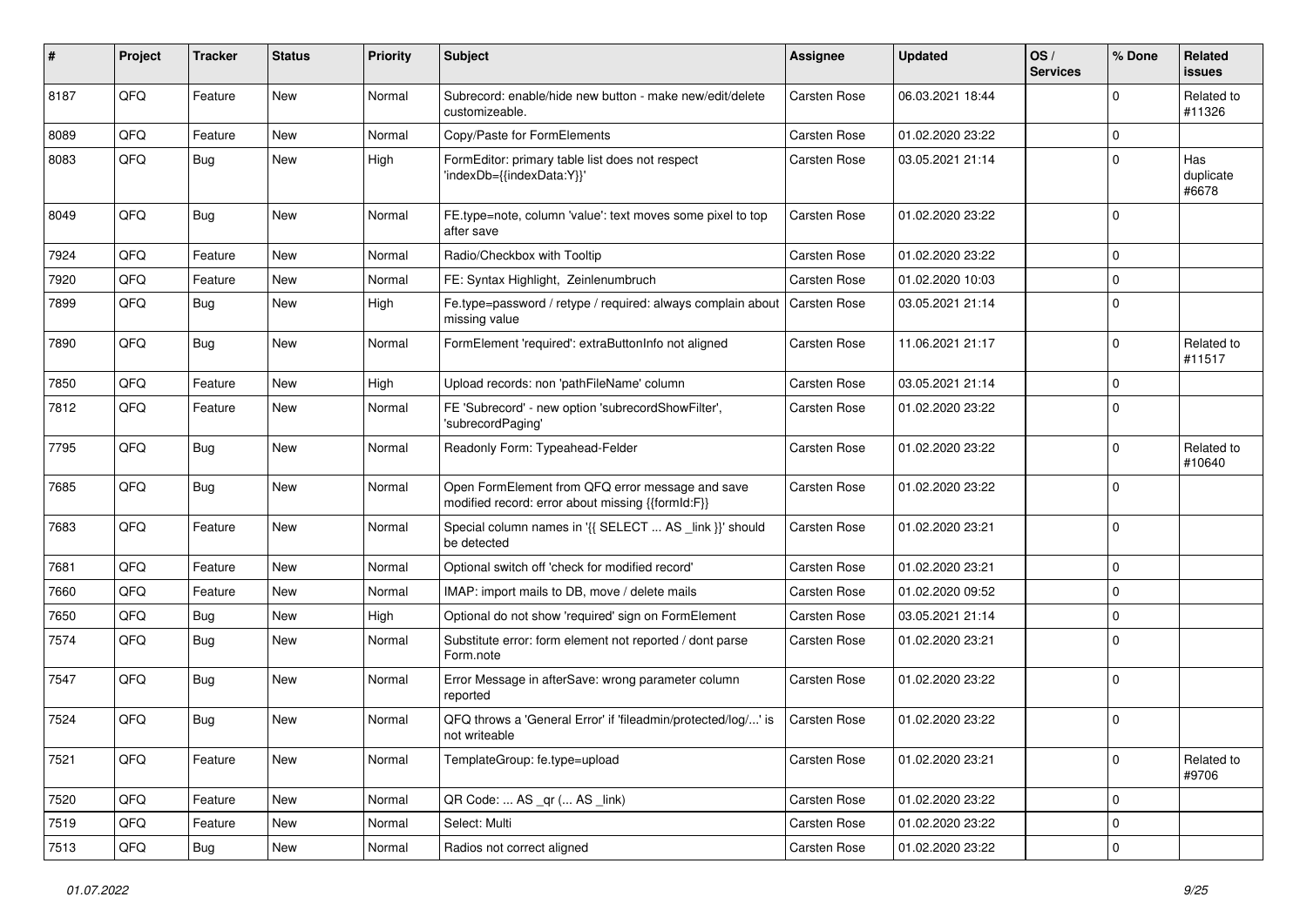| ∦    | Project | <b>Tracker</b> | <b>Status</b> | <b>Priority</b> | <b>Subject</b>                                                                                                             | <b>Assignee</b>     | <b>Updated</b>   | OS/<br><b>Services</b> | % Done       | <b>Related</b><br><b>issues</b> |
|------|---------|----------------|---------------|-----------------|----------------------------------------------------------------------------------------------------------------------------|---------------------|------------------|------------------------|--------------|---------------------------------|
| 7512 | QFQ     | <b>Bug</b>     | <b>New</b>    | Normal          | FE: inputType=number >> 'pattern' is not respected                                                                         | <b>Carsten Rose</b> | 01.02.2020 23:22 |                        | $\mathbf 0$  |                                 |
| 7481 | QFQ     | Feature        | <b>New</b>    | Normal          | Detect 'BaseUrl' automatically                                                                                             | Carsten Rose        | 01.02.2020 23:21 |                        | $\mathbf{0}$ |                                 |
| 7480 | QFQ     | Feature        | <b>New</b>    | Normal          | Record History (Undo / Redo)                                                                                               | Carsten Rose        | 11.12.2019 16:16 |                        | $\mathbf{0}$ | Related to<br>#2361             |
| 7342 | QFQ     | Feature        | <b>New</b>    | Normal          | add content $=$ hide this                                                                                                  | <b>Carsten Rose</b> | 01.02.2020 23:21 |                        | $\mathbf{0}$ |                                 |
| 7280 | QFQ     | Feature        | <b>New</b>    | Normal          | recently used table                                                                                                        | Carsten Rose        | 01.02.2020 23:21 |                        | $\mathbf 0$  |                                 |
| 7261 | QFQ     | Bug            | <b>New</b>    | Normal          | Report path Filename for user without path, only the filename                                                              | Carsten Rose        | 01.02.2020 23:21 |                        | $\mathbf 0$  |                                 |
| 7239 | QFQ     | Feature        | <b>New</b>    | Normal          | TinyMCE: html tag whitelist                                                                                                | Carsten Rose        | 01.02.2020 23:21 |                        | $\mathbf{0}$ | Related to<br>#14320            |
| 7219 | QFQ     | <b>Bug</b>     | <b>New</b>    | Normal          | typeSheadSql / typeAheadSqlPrefetch: change to curly<br>braces                                                             | Carsten Rose        | 01.02.2020 23:21 |                        | $\mathbf{0}$ |                                 |
| 7175 | QFQ     | Feature        | <b>New</b>    | Normal          | Upload: md5 hash as filename                                                                                               | Carsten Rose        | 01.02.2020 23:21 |                        | $\mathbf{0}$ |                                 |
| 7119 | QFQ     | Feature        | <b>New</b>    | Normal          | Upload: scaleDownWidth, scaleDownHeight                                                                                    | Carsten Rose        | 01.02.2020 23:21 |                        | $\pmb{0}$    |                                 |
| 7109 | QFQ     | Feature        | <b>New</b>    | Normal          | Dynamic Updates: row/element hide                                                                                          | Carsten Rose        | 01.02.2020 23:22 |                        | $\mathbf{0}$ | Has<br>duplicate<br>#4081       |
| 7102 | QFQ     | Feature        | <b>New</b>    | Normal          | Comment sign in report: '#' and '--'                                                                                       | Carsten Rose        | 01.02.2020 23:21 |                        | $\Omega$     |                                 |
| 7099 | QFQ     | Feature        | <b>New</b>    | Normal          | Redesign FormEditor                                                                                                        | Carsten Rose        | 01.02.2020 23:21 |                        | $\mathbf 0$  |                                 |
| 7014 | QFQ     | Bug            | <b>New</b>    | Normal          | Sending invalid emails succeeds when<br>debug.redirectAllMailTo is set                                                     | Carsten Rose        | 01.02.2020 23:21 |                        | $\mathbf 0$  |                                 |
| 7002 | QFQ     | Bug            | <b>New</b>    | Normal          | Dynamic Update: row does not disappear / appear                                                                            | <b>Carsten Rose</b> | 01.02.2020 23:22 |                        | $\pmb{0}$    |                                 |
| 6912 | QFQ     | Bug            | <b>New</b>    | Normal          | error Message Var 'deadline' already set in SIP - in Form<br>with FE.value={{deadline:R:::{{deadlinePeriod:Y}}}}           | Carsten Rose        | 01.02.2020 23:21 |                        | $\mathbf 0$  |                                 |
| 6855 | QFQ     | Feature        | <b>New</b>    | Normal          | With {{feUser:U}}!={{feUser:T}}: Save / Delete: only possible<br>with {{feUserSave:U}}='yes' and '{{feUserDelete:U}}='yes' | Carsten Rose        | 01.02.2020 23:21 |                        | $\mathbf{0}$ |                                 |
| 6765 | QFQ     | Feature        | <b>New</b>    | Normal          | Moeglichkeit via QFQ eigene Logs zu schreiben                                                                              | Carsten Rose        | 01.02.2020 23:21 |                        | $\mathbf 0$  |                                 |
| 6723 | QFQ     | Feature        | <b>New</b>    | Normal          | Report QFQ Installation and Version                                                                                        | Carsten Rose        | 12.06.2021 09:07 |                        | $\mathbf 0$  |                                 |
| 6677 | QFQ     | Bug            | <b>New</b>    | Normal          | Error message FE Action Element: no/wrong FE reference<br>who cause the problem.                                           | Carsten Rose        | 01.02.2020 23:21 |                        | $\mathbf{0}$ |                                 |
| 6602 | QFQ     | Feature        | <b>New</b>    | Normal          | Formlet: in Report auf Mausklick ein mini-form oeffnen                                                                     | Carsten Rose        | 11.12.2019 16:16 |                        | $\mathbf{0}$ |                                 |
| 6594 | QFQ     | Feature        | New           | Normal          | Excel: on download, check if there is a valid sip                                                                          | Carsten Rose        | 01.02.2020 23:21 |                        | $\mathbf 0$  |                                 |
| 6483 | QFQ     | Bug            | <b>New</b>    | Normal          | R Store funktioniert nicht bei 'Report Notation' im FE                                                                     | Carsten Rose        | 01.02.2020 23:21 |                        | $\mathbf{0}$ |                                 |
| 6462 | QFQ     | Bug            | <b>New</b>    | Normal          | File Upload: Nutzlose Fehlermeldung wenn Datei zu gross                                                                    | Carsten Rose        | 01.02.2020 23:21 |                        | $\mathbf 0$  | Related to<br>#6139             |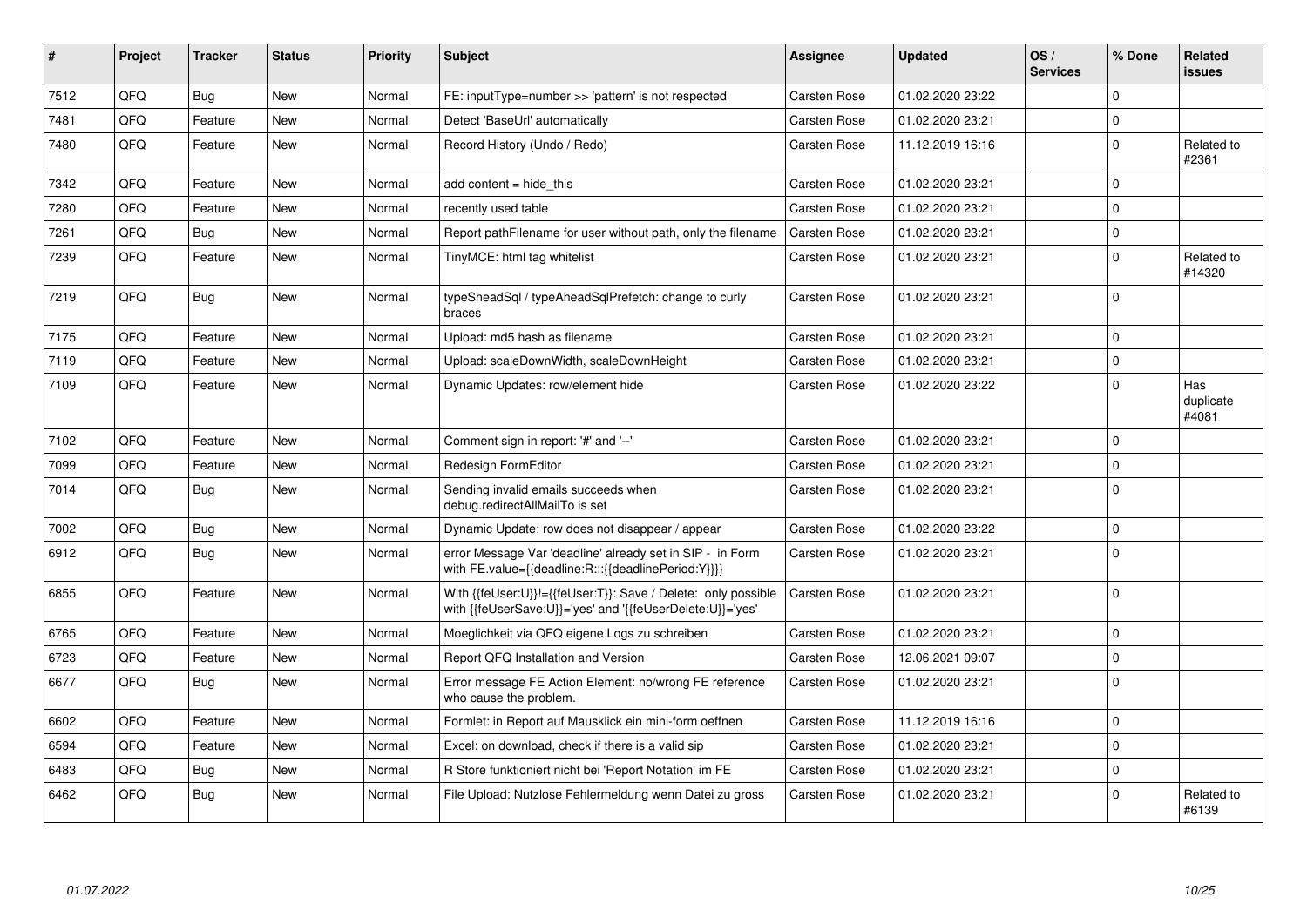| #    | Project | <b>Tracker</b> | <b>Status</b> | <b>Priority</b> | <b>Subject</b>                                                                                        | <b>Assignee</b>     | <b>Updated</b>   | OS/<br><b>Services</b> | % Done      | Related<br><b>issues</b>                    |
|------|---------|----------------|---------------|-----------------|-------------------------------------------------------------------------------------------------------|---------------------|------------------|------------------------|-------------|---------------------------------------------|
| 6437 | QFQ     | Feature        | New           | Normal          | Neuer Mode Button bei FormElementen                                                                   | Carsten Rose        | 01.02.2020 23:21 |                        | $\Omega$    | Related to<br>#9668,<br>Blocked by<br>#9678 |
| 6292 | QFQ     | Feature        | New           | Normal          | Download: File speichern mit Hash aber original Filename in<br>der Datenbank vermerken fuer Downloads | Carsten Rose        | 01.02.2020 23:21 |                        | $\mathbf 0$ |                                             |
| 6289 | QFQ     | Feature        | <b>New</b>    | Normal          | Form: Log                                                                                             | <b>Carsten Rose</b> | 01.02.2020 23:21 |                        | $\Omega$    |                                             |
| 6261 | QFQ     | Feature        | <b>New</b>    | Normal          | Persistent SIP                                                                                        | <b>Carsten Rose</b> | 12.06.2021 09:07 |                        | $\mathbf 0$ | Related to<br>#10819                        |
| 5782 | QFQ     | Feature        | <b>New</b>    | Normal          | <b>NextCloud API</b>                                                                                  | Carsten Rose        | 01.02.2020 10:02 |                        | $\mathbf 0$ |                                             |
| 5715 | QFQ     | Feature        | New           | High            | PDF Caching                                                                                           | Carsten Rose        | 03.05.2021 21:14 |                        | $\Omega$    | Related to<br>#5851,<br>Related to<br>#6357 |
| 5576 | QFQ     | <b>Bug</b>     | <b>New</b>    | Normal          | Using MySQL 'DROP' requires privilege - wich is not really<br>necessary.                              | <b>Carsten Rose</b> | 01.02.2020 23:21 |                        | $\Omega$    |                                             |
| 5559 | QFQ     | Bug            | New           | Normal          | FE.type = Upload: 'accept' might contain variables                                                    | Carsten Rose        | 11.05.2020 21:23 |                        | $\mathbf 0$ |                                             |
| 5459 | QFQ     | <b>Bug</b>     | New           | High            | Multi DB: spread system tables between 'QFQ' and<br>'Data'-DB                                         | <b>Carsten Rose</b> | 03.05.2021 21:14 |                        | $\Omega$    | Related to<br>#4720                         |
| 5345 | QFQ     | Feature        | New           | Normal          | Report: UPDATE / INSERT / DELETE statements should<br>trigger subqueries, depending on the result.    | Carsten Rose        | 27.05.2020 16:11 |                        | $\mathbf 0$ |                                             |
| 5305 | QFQ     | Bug            | <b>New</b>    | Normal          | Upload FormElement: nicht disabled by readonly Form                                                   | Carsten Rose        | 16.06.2021 13:43 |                        | $\Omega$    | Related to<br>#9347,<br>Related to<br>#9834 |
| 5221 | QFQ     | Bug            | New           | High            | Download Dialog: Bleibt stehen in FF wenn Datei<br>automatisch gespeichert wird.                      | Carsten Rose        | 03.05.2021 21:14 |                        | $\Omega$    |                                             |
| 5131 | QFQ     | Feature        | New           | Normal          | Activate Spin Gear ('wait/busy' indicator) via LINK attribute                                         | <b>Carsten Rose</b> | 01.02.2020 23:21 |                        | $\Omega$    |                                             |
| 4756 | QFQ     | Bug            | New           | Normal          | Form dirty even nothing changes                                                                       | Carsten Rose        | 11.12.2019 16:16 |                        | $\mathbf 0$ |                                             |
| 4413 | QFQ     | Feature        | <b>New</b>    | Normal          | fieldset: show/hidden, modeSql, dynamicUpdate                                                         | Carsten Rose        | 09.02.2022 15:19 |                        | $\mathbf 0$ |                                             |
| 4250 | QFQ     | Feature        | New           | Normal          | AutoCron in QFQ via PHP                                                                               | Carsten Rose        | 01.02.2020 23:21 |                        | $\mathbf 0$ | Related to<br>#3292,<br>Related to<br>#3291 |
| 4082 | QFQ     | Feature        | <b>New</b>    | Normal          | Dynamic Update: modeSql - useful default                                                              | <b>Carsten Rose</b> | 01.02.2020 23:22 |                        | $\mathbf 0$ |                                             |
| 4050 | QFQ     | Feature        | <b>New</b>    | Normal          | sql.log: 1) FormElement ID which causes a specific action,<br>2) Result in the same row.              | Carsten Rose        | 15.04.2020 11:35 |                        | $\Omega$    | Related to<br>#5458                         |
| 4023 | QFQ     | Feature        | <b>New</b>    | Normal          | prepared statements - FE action: salveld, sqlInsert,<br>sqlUpdate, sqlDelete, sqlBefore, sqlAfter     | Carsten Rose        | 11.12.2019 16:15 |                        | $\Omega$    |                                             |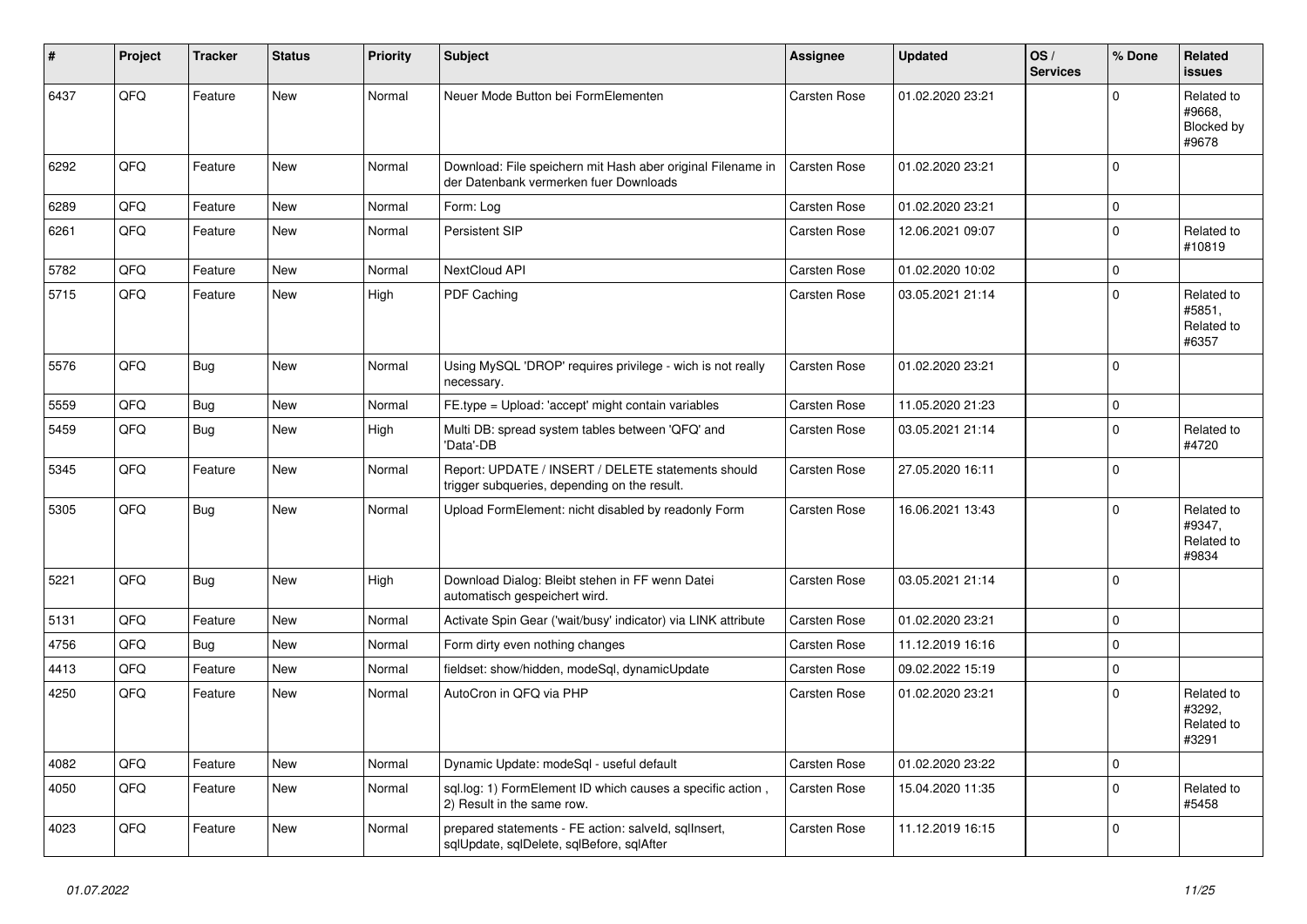| #     | Project | <b>Tracker</b> | <b>Status</b> | Priority | <b>Subject</b>                                                                                         | <b>Assignee</b>     | <b>Updated</b>   | OS/<br><b>Services</b> | % Done       | Related<br>issues                                                      |
|-------|---------|----------------|---------------|----------|--------------------------------------------------------------------------------------------------------|---------------------|------------------|------------------------|--------------|------------------------------------------------------------------------|
| 4018  | QFQ     | Feature        | New           | Normal   | typeahead: long query parameter / answer triggers 'Attack<br>detected' and purges current SIP storage. | <b>Carsten Rose</b> | 29.06.2022 22:46 |                        | $\mathbf 0$  | Related to<br>#9077                                                    |
| 3864  | QFQ     | Feature        | <b>New</b>    | Normal   | Encrypt / decrypt field                                                                                | Enis Nuredini       | 30.06.2022 16:29 |                        | $\mathbf{0}$ |                                                                        |
| 3727  | QFQ     | Feature        | <b>New</b>    | High     | Security: Session Hijacking erschweren                                                                 | Carsten Rose        | 03.05.2021 21:14 |                        | $\mathbf 0$  |                                                                        |
| 3547  | QFQ     | Bug            | <b>New</b>    | Normal   | FE of type 'note' causes writing of empty fields.                                                      | <b>Carsten Rose</b> | 01.02.2020 23:21 |                        | $\mathbf{0}$ |                                                                        |
| 3504  | QFQ     | Feature        | <b>New</b>    | Normal   | Logging: welche Action FEs werden wann wie ausgefuehrt                                                 | <b>Carsten Rose</b> | 01.02.2020 23:21 |                        | $\Omega$     | Related to<br>#5458.<br>Related to<br>#4092                            |
| 3432  | QFQ     | Feature        | <b>New</b>    | Normal   | subrecord: dynamicUpdate                                                                               | Carsten Rose        | 11.06.2020 21:10 |                        | $\mathbf{0}$ | Related to<br>#5691                                                    |
| 2361  | QFQ     | Feature        | New           | Normal   | Logging wer/wann/wo welches Formular aufgerufen hat                                                    | <b>Carsten Rose</b> | 11.12.2019 16:15 |                        | $\Omega$     | Related to<br>#4432,<br>Related to<br>#7480                            |
| 14371 | QFQ     | Feature        | Priorize      | Normal   | <b>LDAP via REPORT</b>                                                                                 | Carsten Rose        | 19.06.2022 16:37 |                        | $\Omega$     |                                                                        |
| 14290 | QFQ     | Feature        | Priorize      | Normal   | FormEditor: Show Table Definition                                                                      | Carsten Rose        | 19.06.2022 16:37 |                        | $\mathbf 0$  |                                                                        |
| 14283 | QFQ     | Bug            | Priorize      | Normal   | HEIC / HEIF convert doesn't trigger                                                                    | <b>Carsten Rose</b> | 19.06.2022 16:37 |                        | $\mathbf 0$  |                                                                        |
| 13943 | QFQ     | Bug            | Priorize      | Normal   | unable to find formgroup                                                                               | Enis Nuredini       | 28.05.2022 11:03 |                        | $\mathbf{0}$ |                                                                        |
| 13900 | QFQ     | Feature        | Priorize      | Normal   | Selenium: Check das Cookie/PDF funktioniert                                                            | Enis Nuredini       | 25.03.2022 12:45 |                        | $\mathbf 0$  |                                                                        |
| 12504 | QFQ     | Feature        | Priorize      | Normal   | sql.log: report fe.id                                                                                  | <b>Carsten Rose</b> | 05.05.2021 22:09 |                        | $\pmb{0}$    |                                                                        |
| 12503 | QFQ     | Feature        | Priorize      | Normal   | Detect dangerous UPDATE statement with missing WHERE                                                   | <b>Carsten Rose</b> | 05.05.2021 22:09 |                        | $\mathbf 0$  |                                                                        |
| 12452 | QFQ     | Feature        | Priorize      | Normal   | BaseURL: alsways with '/' at the end                                                                   | Carsten Rose        | 19.06.2022 13:45 |                        | $\mathbf 0$  | Related to<br>#10782                                                   |
| 12325 | QFQ     | <b>Bug</b>     | Priorize      | Normal   | MultiDB form.dblndex not working for report syntax                                                     | Carsten Rose        | 07.09.2021 13:37 |                        | $\mathbf 0$  | Related to<br>#12145,<br>Related to<br>#12314                          |
| 11320 | QFQ     | Feature        | Priorize      | Normal   | Typo3 Version 10 support                                                                               | <b>Carsten Rose</b> | 05.05.2021 22:09 |                        | $\mathbf 0$  |                                                                        |
| 10569 | QFQ     | Feature        | Priorize      | Normal   | link blank more safe                                                                                   | Enis Nuredini       | 25.03.2022 12:44 |                        | $\mathbf{0}$ |                                                                        |
| 10015 | QFQ     | Feature        | Priorize      | Normal   | Monospace in Textarea                                                                                  | Carsten Rose        | 03.02.2020 13:40 |                        | $\pmb{0}$    |                                                                        |
| 10012 | QFQ     | Feature        | Priorize      | Normal   | redirectAllMailTo: {{beEmail:T}}                                                                       | <b>Carsten Rose</b> | 08.05.2021 09:54 |                        | $\Omega$     | Related to<br>#12412,<br>Related to<br>#12413,<br>Related to<br>#10011 |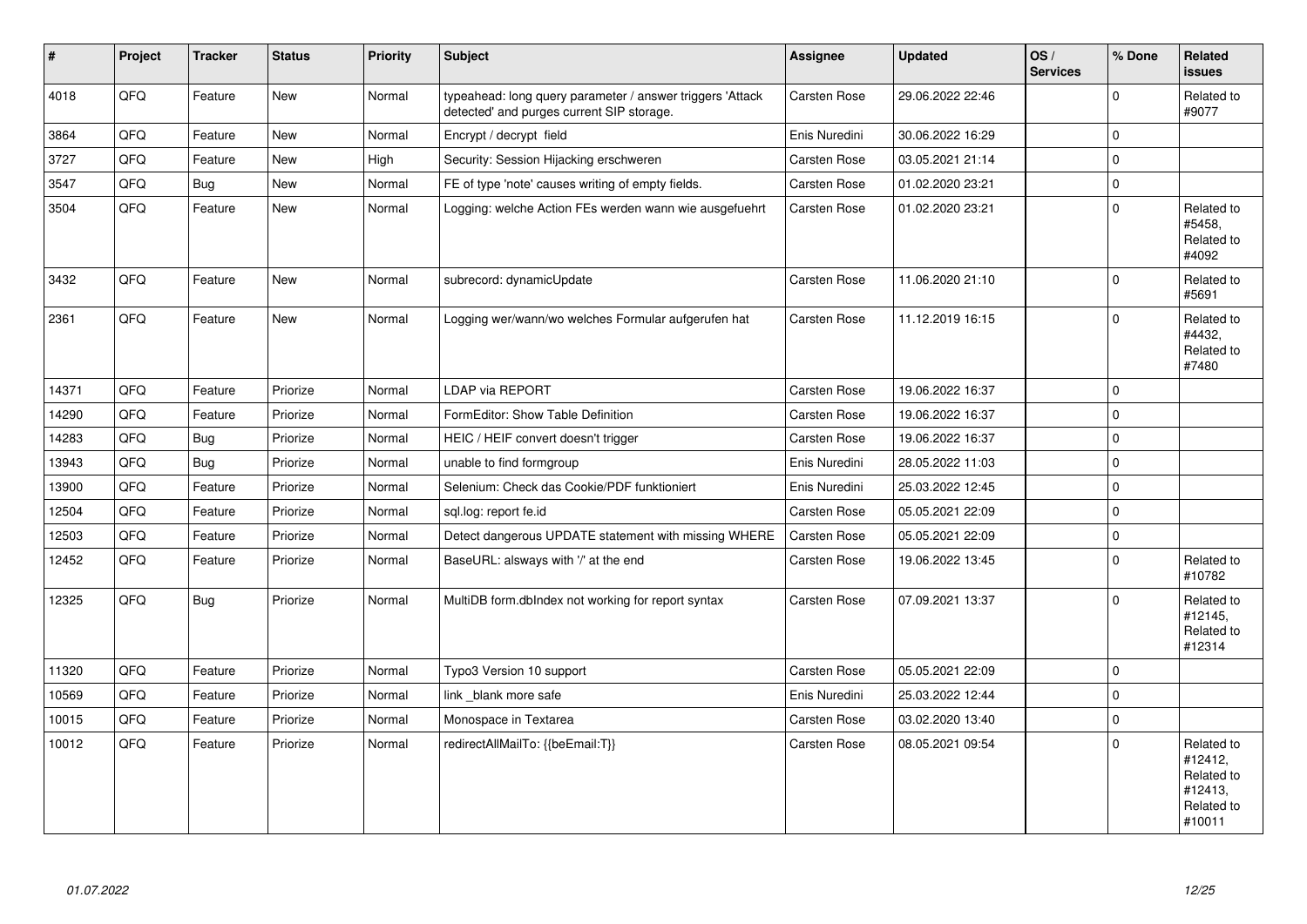| #     | Project | <b>Tracker</b> | <b>Status</b> | <b>Priority</b> | <b>Subject</b>                                                                                           | <b>Assignee</b>     | <b>Updated</b>   | OS/<br><b>Services</b> | % Done      | Related<br><b>issues</b>                                                |
|-------|---------|----------------|---------------|-----------------|----------------------------------------------------------------------------------------------------------|---------------------|------------------|------------------------|-------------|-------------------------------------------------------------------------|
| 10011 | QFQ     | Feature        | Priorize      | Normal          | Offer new STORE TYPO3 Variable 'beUser', 'beEmail'                                                       | <b>Carsten Rose</b> | 08.05.2021 09:51 |                        | $\Omega$    | Related to<br>#10012,<br>Related to<br>#12511                           |
| 10005 | QFQ     | Feature        | Priorize      | Normal          | Report / special column name:  AS calendar                                                               | <b>Carsten Rose</b> | 03.06.2020 17:28 |                        | $\mathbf 0$ |                                                                         |
| 10003 | QFQ     | Feature        | Priorize      | Normal          | fieldset: stronger visualize group                                                                       | Benjamin Baer       | 12.02.2020 08:13 |                        | $\Omega$    |                                                                         |
| 9975  | QFQ     | Bug            | Priorize      | Normal          | Dropdown Menu: 'r:3' broken                                                                              | Carsten Rose        | 01.02.2020 10:13 |                        | $\mathbf 0$ |                                                                         |
| 9968  | QFQ     | Feature        | Priorize      | Normal          | Tooltip in Links for Developer                                                                           | <b>Carsten Rose</b> | 01.02.2020 23:17 |                        | $\mathbf 0$ |                                                                         |
| 9958  | QFQ     | Bug            | Priorize      | Normal          | Broken subrecord query: no error message                                                                 | <b>Carsten Rose</b> | 05.02.2021 15:15 |                        | $\mathbf 0$ |                                                                         |
| 9947  | QFQ     | Bug            | Priorize      | Normal          | Unwanted error message if missing 'typeAheadSqlPrefetch'                                                 | <b>Carsten Rose</b> | 01.02.2020 10:13 |                        | $\mathbf 0$ |                                                                         |
| 9928  | QFQ     | Feature        | Priorize      | Normal          | SpecialColumnName: a) Deprecated: ' AS "_+tag " ', b)<br>New: ' AS "_ <tag1><tag2>"'</tag2></tag1>       | Carsten Rose        | 01.02.2020 23:17 |                        | $\mathbf 0$ | Related to<br>#9929                                                     |
| 9900  | QFQ     | Feature        | Priorize      | Normal          | Generic API Call: tt-content record >> JSON                                                              | <b>Carsten Rose</b> | 01.02.2020 10:13 |                        | $\mathbf 0$ |                                                                         |
| 9862  | QFQ     | Bug            | Priorize      | Normal          | Failed writing to sql mail qfq.log should throw an exception                                             | <b>Carsten Rose</b> | 01.02.2020 10:13 |                        | $\mathbf 0$ |                                                                         |
| 9834  | QFQ     | Bug            | Priorize      | Normal          | Input elements with tag 'disabled' are missing on<br>form-submit: server option 'processReadOnly' broken | Carsten Rose        | 07.12.2021 16:43 |                        | $\mathbf 0$ | Related to<br>#9691,<br>Related to<br>#5305, Has<br>duplicate<br>#12331 |
| 9668  | QFQ     | Feature        | Priorize      | Normal          | Form.mode: rename 'hidden' to 'hide'                                                                     | Carsten Rose        | 05.05.2021 22:14 |                        | $\mathbf 0$ | Related to<br>#6437                                                     |
| 9534  | QFQ     | Bug            | Priorize      | Urgent          | FE.type=upload: 'Unknown Mode: ID"                                                                       | Carsten Rose        | 03.05.2021 21:14 |                        | $\mathbf 0$ | Related to<br>#9532                                                     |
| 9394  | QFQ     | Feature        | Priorize      | Normal          | REST: allow for non numerical ids in get requests                                                        | Carsten Rose        | 05.05.2021 22:10 |                        | $\mathbf 0$ |                                                                         |
| 9346  | QFQ     | Feature        | Priorize      | Normal          | beforeSave: check if an upload is given                                                                  | Carsten Rose        | 11.06.2021 21:18 |                        | $\mathbf 0$ |                                                                         |
| 9173  | QFQ     | Bug            | Priorize      | Urgent          | Stale Record Lock: Firefox                                                                               | <b>Carsten Rose</b> | 03.05.2021 21:14 |                        | $\Omega$    | Related to<br>#9789                                                     |
| 9135  | QFQ     | Feature        | Priorize      | Normal          | Progress Bar generic / replace old hourglass download<br>popup                                           | Benjamin Baer       | 03.01.2022 07:43 |                        | $\mathbf 0$ |                                                                         |
| 9121  | QFQ     | Bug            | Priorize      | High            | sip links have r and __dbIndexData set                                                                   | <b>Carsten Rose</b> | 12.06.2021 10:41 |                        | $\mathbf 0$ |                                                                         |
| 8963  | QFQ     | Feature        | Priorize      | Normal          | Setting values in a store: flexible way                                                                  | <b>Carsten Rose</b> | 05.05.2021 22:10 |                        | $\mathbf 0$ | Related to<br>#8975                                                     |
| 8585  | QFQ     | Feature        | Priorize      | Normal          | Enhance Error message for 'unknown form'                                                                 | Carsten Rose        | 01.02.2020 10:13 |                        | $\mathbf 0$ |                                                                         |
| 8584  | QFQ     | Feature        | Priorize      | Normal          | FE 'Action' - never assign to Container (except Template<br>Group)                                       | Carsten Rose        | 01.02.2020 10:13 |                        | $\mathbf 0$ |                                                                         |
| 8277  | QFQ     | Feature        | Priorize      | Normal          | fe.parameter.default=                                                                                    | Carsten Rose        | 01.02.2020 23:17 |                        | $\mathbf 0$ | Related to<br>#8113                                                     |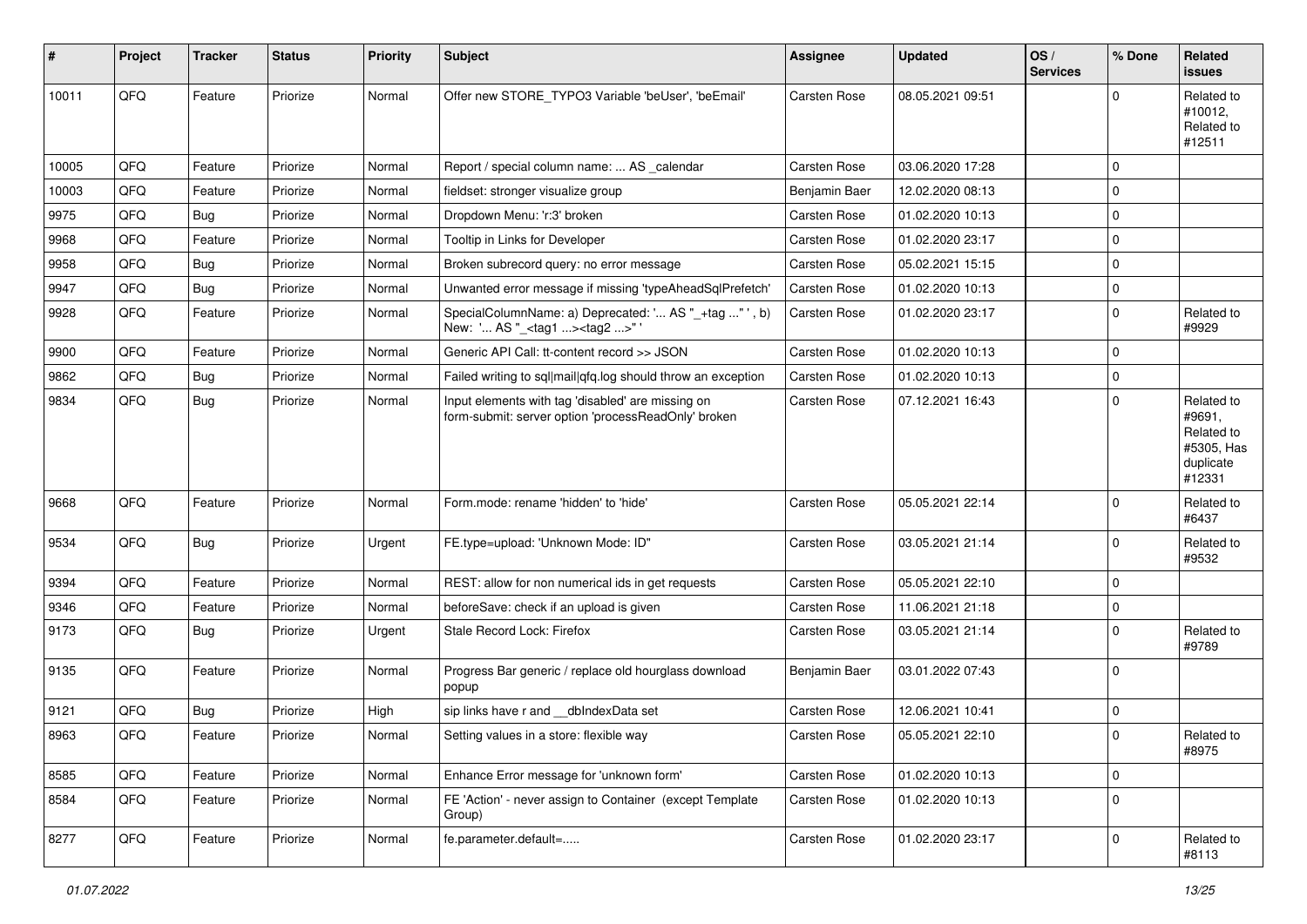| #    | Project | <b>Tracker</b> | <b>Status</b> | <b>Priority</b> | <b>Subject</b>                                                                            | <b>Assignee</b>     | <b>Updated</b>   | OS/<br><b>Services</b> | % Done      | Related<br><b>issues</b>                        |
|------|---------|----------------|---------------|-----------------|-------------------------------------------------------------------------------------------|---------------------|------------------|------------------------|-------------|-------------------------------------------------|
| 8204 | QFQ     | Feature        | Priorize      | High            | Position 'required mark'                                                                  | Carsten Rose        | 16.06.2021 13:44 |                        | $\mathbf 0$ |                                                 |
| 8082 | QFQ     | Feature        | Priorize      | High            | Contact form without saving record                                                        | <b>Carsten Rose</b> | 07.12.2021 15:20 |                        | $\mathbf 0$ | Related to<br>#8587,<br><b>Blocks</b><br>#11850 |
| 8044 | QFQ     | Feature        | Priorize      | Normal          | Transaction: a) Form, b) Report                                                           | Carsten Rose        | 05.05.2021 22:14 |                        | $\mathbf 0$ | Related to<br>#8043                             |
| 8037 | QFQ     | <b>Bug</b>     | Priorize      | Normal          | FE.type=upload (advanced mode): {{slaveld:V}} missing<br>during dynamic update            | Carsten Rose        | 01.02.2020 10:13 |                        | $\mathbf 0$ |                                                 |
| 8034 | QFQ     | Feature        | Priorize      | Normal          | FormElement 'data': 22.22.2222 should not be accepted                                     | Carsten Rose        | 01.02.2020 10:13 |                        | $\mathbf 0$ |                                                 |
| 7965 | QFQ     | Feature        | Priorize      | Normal          | Input type 'text' with visual format - currency                                           | Benjamin Baer       | 03.01.2022 07:45 |                        | $\mathbf 0$ |                                                 |
| 7730 | QFQ     | Feature        | Priorize      | Normal          | SELECT Box: title in between                                                              | Benjamin Baer       | 01.02.2020 23:22 |                        | $\mathbf 0$ |                                                 |
| 7656 | QFQ     | Bug            | Priorize      | Normal          | FE with required, 'pattern' and 'extraButtonLock': always<br>complain about missing value | Carsten Rose        | 01.02.2020 10:13 |                        | $\mathbf 0$ |                                                 |
| 7630 | QFQ     | Feature        | Priorize      | Normal          | detailed error message for simple upload                                                  | Carsten Rose        | 01.02.2020 10:13 |                        | $\mathbf 0$ |                                                 |
| 7616 | QFQ     | Bug            | Priorize      | Normal          | Selectlist with Enum & Dynamic Update                                                     | Carsten Rose        | 01.02.2020 10:13 |                        | $\mathbf 0$ |                                                 |
| 7522 | QFQ     | Feature        | Priorize      | Normal          | Inserting default index.html to folder (Avoid Apache Indexing)                            | <b>Carsten Rose</b> | 01.02.2020 10:13 |                        | $\mathbf 0$ |                                                 |
| 7290 | QFQ     | Feature        | Priorize      | Normal          | FormEditor: title as textarea if LEN(title)>60                                            | Carsten Rose        | 01.02.2020 10:13 |                        | $\mathbf 0$ | Blocked by<br>#7682                             |
| 7217 | QFQ     | Feature        | Priorize      | Normal          | Download: notice User if `_sip=?` is missing                                              | Carsten Rose        | 01.02.2020 10:13 |                        | $\mathbf 0$ |                                                 |
| 6998 | QFQ     | Feature        | Priorize      | Normal          | Form: with debug=on show column information as tooltip of<br>column label                 | Carsten Rose        | 01.02.2020 10:13 |                        | $\mathbf 0$ |                                                 |
| 6870 | QFQ     | Feature        | Priorize      | Normal          | Click on '_link' triggers an API call                                                     | Benjamin Baer       | 03.01.2022 08:25 |                        | $\mathbf 0$ |                                                 |
| 6801 | QFQ     | Feature        | Priorize      | Normal          | Fabric: Maximize / FullIscreen                                                            | Benjamin Baer       | 21.03.2022 09:56 |                        | $\mathbf 0$ |                                                 |
| 6574 | QFQ     | <b>Bug</b>     | Priorize      | Normal          | qfq.log: Fehlermeldung wurde angezeigt, aber nicht geloggt                                | Carsten Rose        | 01.02.2020 10:13 |                        | $\mathbf 0$ |                                                 |
| 6566 | QFQ     | Bug            | Priorize      | Normal          | Link Function 'delete': provided parameter missing on page<br>reload                      | Benjamin Baer       | 03.01.2022 08:08 |                        | $\mathbf 0$ |                                                 |
| 6224 | QFQ     | Feature        | Priorize      | Normal          | Dynamic update: fade in/out fields                                                        | Benjamin Baer       | 21.03.2022 09:50 |                        | $\mathbf 0$ |                                                 |
| 6140 | QFQ     | <b>Bug</b>     | Priorize      | Normal          | QFQ DnD Sort: Locked fields                                                               | Benjamin Baer       | 21.03.2022 09:56 |                        | $\mathbf 0$ |                                                 |
| 6116 | QFQ     | <b>Bug</b>     | Priorize      | High            | value of checkbox not saved                                                               | Carsten Rose        | 07.12.2021 17:19 |                        | $\mathbf 0$ |                                                 |
| 5942 | QFQ     | Feature        | Priorize      | Normal          | 'L' and 'type': append to links, generate via 'link' by using 'u:' Carsten Rose           |                     | 01.02.2020 10:13 |                        | 0           |                                                 |
| 5562 | QFO     | Feature        | Priorize      | Normal          | Drag'n'Drop fuer Uploads                                                                  | Benjamin Baer       | 21.03.2022 09:52 |                        | $\pmb{0}$   | Related to<br>#9706                             |
| 5366 | QFQ     | Feature        | Priorize      | Normal          | Saving with keyboard shortcuts                                                            | Benjamin Baer       | 21.03.2022 09:47 |                        | $\pmb{0}$   |                                                 |
| 4457 | QFQ     | <b>Bug</b>     | Priorize      | Normal          | typeahead: pressing return to select an item, saves the form<br>and closes the form.      | Benjamin Baer       | 03.01.2022 08:01 |                        | $\mathbf 0$ | Related to<br>#4398                             |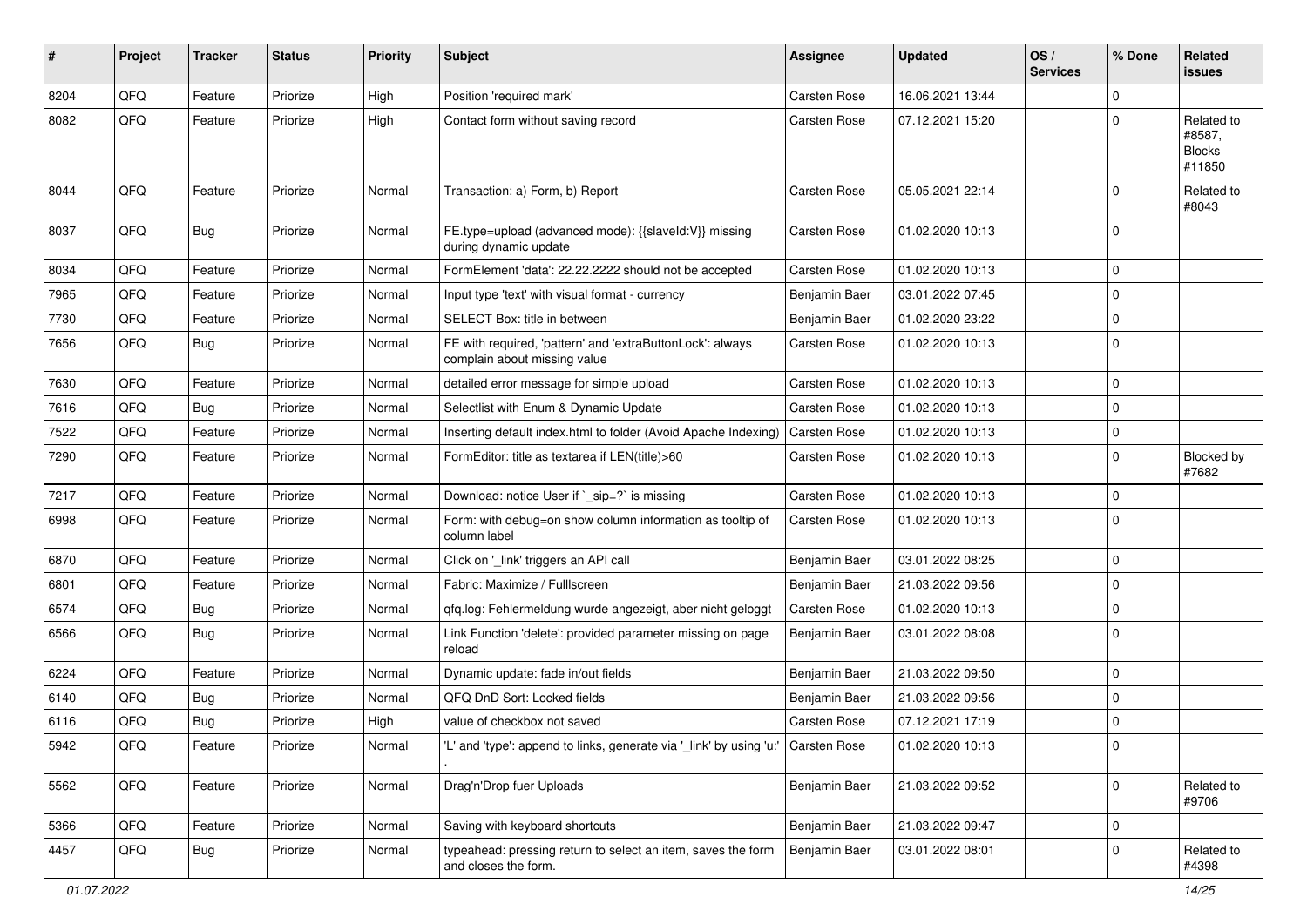| $\pmb{\#}$ | Project | <b>Tracker</b> | <b>Status</b> | <b>Priority</b> | <b>Subject</b>                                                                          | <b>Assignee</b>     | <b>Updated</b>   | OS/<br><b>Services</b> | % Done      | Related<br>issues                                                                                                                                                     |
|------------|---------|----------------|---------------|-----------------|-----------------------------------------------------------------------------------------|---------------------|------------------|------------------------|-------------|-----------------------------------------------------------------------------------------------------------------------------------------------------------------------|
| 3867       | QFQ     | Feature        | Priorize      | Normal          | Readonly Formular: Template Groups add/delete<br>ausbeldnen                             | Carsten Rose        | 05.05.2021 22:12 |                        | 0           |                                                                                                                                                                       |
| 3782       | QFQ     | Bug            | Priorize      | Normal          | Bei fehlerhafter Eingabe (z.B. Datum) sollte das erwartete<br>Format angezeigt werden   | Carsten Rose        | 01.02.2020 10:13 |                        | $\pmb{0}$   |                                                                                                                                                                       |
| 14320      | QFQ     | Feature        | ToDo          | Normal          | Allow specific HTML Tags and Attributes: general, TinyMCE                               | Enis Nuredini       | 17.06.2022 10:44 |                        | 0           | Related to<br>#12664,<br>Related to<br>#12039,<br>Related to<br>#11702,<br>Related to<br>#7239,<br>Related to<br>#3708,<br>Related to<br>#3646.<br>Related to<br>#880 |
| 14303      | QFQ     | Bug            | ToDo          | Normal          | datetime broken with picker                                                             | Enis Nuredini       | 17.06.2022 09:02 |                        | 0           | Related to<br>#12630                                                                                                                                                  |
| 13899      | QFQ     | Bug            | ToDo          | Normal          | Selenium: zum laufen bringen                                                            | Enis Nuredini       | 25.03.2022 10:24 |                        | 0           |                                                                                                                                                                       |
| 12463      | QFQ     | <b>Bug</b>     | ToDo          | High            | QFQ Function: 'function' and 'sql' on same level - output of<br>sql is shown two times. | Carsten Rose        | 15.12.2021 16:31 |                        | $\mathbf 0$ |                                                                                                                                                                       |
| 12395      | QFQ     | Bug            | ToDo          | High            | QFQ Function: Result two times shown                                                    | Carsten Rose        | 18.02.2022 08:59 |                        | $\pmb{0}$   |                                                                                                                                                                       |
| 12262      | QFQ     | Feature        | ToDo          | Normal          | Form buttons on top: more customable                                                    | Enis Nuredini       | 17.06.2022 10:44 |                        | $\mathbf 0$ | Related to<br>#13945, Has<br>duplicate<br>#4046, Has<br>duplicate<br>#10080                                                                                           |
| 7602       | QFQ     | Feature        | ToDo          | High            | Multi Select: with checkboxes                                                           | Benjamin Baer       | 22.03.2022 09:07 |                        | 0           |                                                                                                                                                                       |
| 14323      | QFQ     | Bug            | In Progress   | Normal          | Report: render=both single - no impact                                                  | <b>Carsten Rose</b> | 19.06.2022 18:31 |                        | $\mathbf 0$ |                                                                                                                                                                       |
| 14175      | QFQ     | Bug            | In Progress   | Normal          | Opening a form with no QFQ Session cookie fails                                         | Carsten Rose        | 03.06.2022 10:40 |                        | 0           |                                                                                                                                                                       |
| 12630      | QFQ     | Feature        | In Progress   | Normal          | Input: date[time]: min / max values                                                     | Enis Nuredini       | 20.06.2022 18:31 |                        | 0           | Related to<br>#10096,<br>Related to<br>#14302,<br>Related to<br>#14303                                                                                                |
| 12508      | QFQ     | Bug            | In Progress   | High            | qfq Form: sendMail                                                                      | Karin Niffeler      | 19.03.2022 17:48 |                        | $\mathbf 0$ |                                                                                                                                                                       |
| 12439      | QFQ     | Feature        | In Progress   | Normal          | TinyMCE Paste from Word & Character Count/Limit                                         | Carsten Rose        | 05.05.2021 22:15 |                        | $\pmb{0}$   |                                                                                                                                                                       |
| 11980      | QFQ     | Feature        | In Progress   | Normal          | protected verzeichnis MUSS geschützt werden                                             | Carsten Rose        | 07.09.2021 13:30 |                        | $\pmb{0}$   |                                                                                                                                                                       |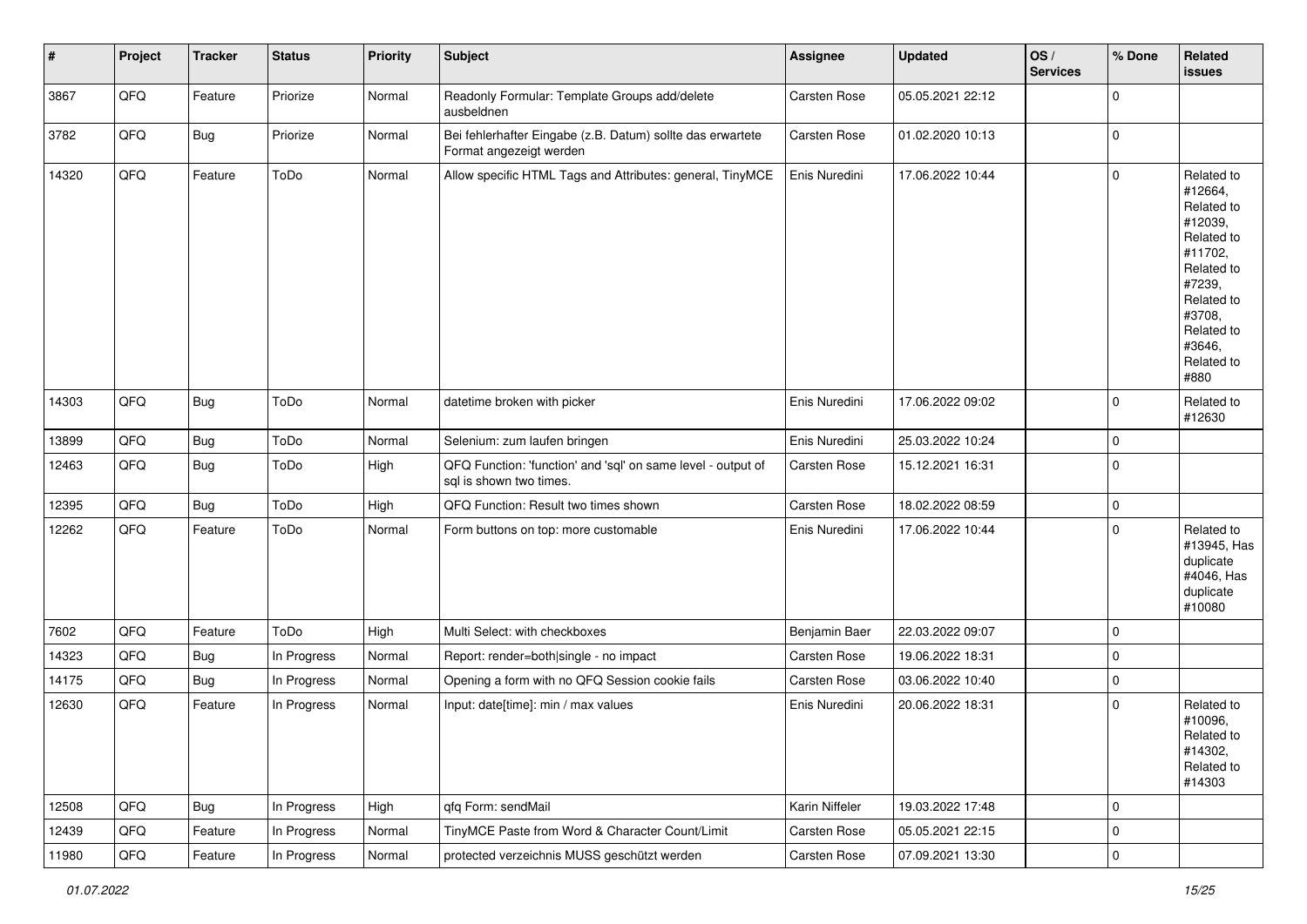| $\vert$ # | Project | <b>Tracker</b> | <b>Status</b>              | <b>Priority</b> | <b>Subject</b>                                                           | Assignee          | <b>Updated</b>   | OS/<br><b>Services</b> | % Done       | Related<br><b>issues</b>                                                                                                       |
|-----------|---------|----------------|----------------------------|-----------------|--------------------------------------------------------------------------|-------------------|------------------|------------------------|--------------|--------------------------------------------------------------------------------------------------------------------------------|
| 11517     | QFQ     | <b>Bug</b>     | In Progress                | Normal          | extraButtonInfo Broken for multiple FormElements                         | Carsten Rose      | 12.05.2022 13:12 |                        | $\Omega$     | Related to<br>#7890,<br>Related to<br>#3811, Has<br>duplicate<br>#10905, Has<br>duplicate<br>#10553, Has<br>duplicate<br>#6779 |
| 11076     | QFQ     | Feature        | In Progress                | Normal          | SELECT  AS _websocket                                                    | Carsten Rose      | 30.08.2020 17:49 |                        | $\mathbf 0$  |                                                                                                                                |
| 10661     | QFQ     | <b>Bug</b>     | In Progress                | Normal          | Typo3 Warnungen                                                          | Carsten Rose      | 07.09.2021 13:23 |                        | $\mathbf{0}$ | Related to<br>#12440                                                                                                           |
| 10443     | QFQ     | Feature        | In Progress                | Normal          | Konzept_api / _live                                                      | Carsten Rose      | 07.05.2020 09:39 |                        | $\mathbf 0$  |                                                                                                                                |
| 6250      | QFQ     | Feature        | In Progress                | Normal          | Enhance layout: a) Subrecord, b) Subrecord-Title                         | Carsten Rose      | 01.02.2020 23:22 |                        | $\mathbf 0$  | Related to<br>#5391                                                                                                            |
| 5695      | QFQ     | Feature        | In Progress                | Normal          | Multiform                                                                | Carsten Rose      | 02.01.2021 18:38 |                        | $\mathbf 0$  |                                                                                                                                |
| 4194      | QFQ     | Feature        | In Progress                | Normal          | Bootstrap 4 ist jetzt offiziel                                           |                   | 03.05.2021 20:47 |                        | $\mathbf{0}$ | Related to<br>#10114                                                                                                           |
| 13566     | QFQ     | Feature        | Ready to sync<br>(develop) | Normal          | Delete config-example.gfg.php file                                       | Carsten Rose      | 23.12.2021 09:25 |                        | $\mathbf 0$  |                                                                                                                                |
| 13767     | QFQ     | Bug            | Feedback                   | Normal          | date/time-picker: required shows up/down button orange                   | Enis Nuredini     | 16.05.2022 23:16 |                        | $\mathsf 0$  |                                                                                                                                |
| 12546     | QFQ     | <b>Bug</b>     | Feedback                   | Normal          | Branch 'Development' - Unit Tests mit dirty workaround<br>angepasst      | Carsten Rose      | 19.03.2022 17:48 |                        | $\mathbf 0$  |                                                                                                                                |
| 11630     | QFQ     | Bug            | Feedback                   | High            | Bitte check ob CALL() in 20.11.0 noch so funktioniert wie in<br>20.4.1   | Enis Nuredini     | 28.05.2022 13:45 |                        | $\mathbf{0}$ | Related to<br>#11325                                                                                                           |
| 11347     | QFQ     | Bug            | Feedback                   | Normal          | If Bedingungen funktionieren nicht korrekt                               | Christoph Fuchs   | 21.03.2021 20:37 |                        | $\pmb{0}$    |                                                                                                                                |
| 10782     | QFQ     | Feature        | Feedback                   | Normal          | Tiny MCE: Image Upload                                                   | Enis Nuredini     | 16.05.2022 23:16 |                        | $\mathbf{0}$ | Related to<br>#12452                                                                                                           |
| 10124     | QFQ     | Feature        | Feedback                   | Normal          | qfq AAI-Login                                                            | Karin Niffeler    | 07.05.2020 09:36 |                        | $\mathbf 0$  |                                                                                                                                |
| 9898      | QFQ     | Bug            | Feedback                   | Normal          | Formular trotz Timeout gespeichert                                       | Benjamin Baer     | 01.02.2020 15:56 |                        | $\pmb{0}$    |                                                                                                                                |
| 9548      | QFQ     | Feature        | Feedback                   | High            | FormElement: Pattern mismatch - optional report only on<br>focus lost    | Benjamin Baer     | 03.05.2021 21:14 |                        | $\mathbf 0$  |                                                                                                                                |
| 9535      | QFQ     | Bug            | Feedback                   | Normal          | Report:  AS '_vertical' - column to wide - vertical >> rot45,<br>rot90   | Benjamin Baer     | 01.02.2020 15:56 |                        | $\mathbf 0$  |                                                                                                                                |
| 9052      | QFQ     | Feature        | Feedback                   | High            | Report: CodeMirror with SQL Syntax Highlight in FE                       | Enis Nuredini     | 08.06.2022 10:25 |                        | $\mathbf 0$  |                                                                                                                                |
| 8316      | QFQ     | <b>Bug</b>     | Feedback                   | Normal          | Documentation/Behaviour for Nested Queries and<br>Record-Store confusing | Nicola Chiapolini | 20.11.2019 09:14 |                        | $\mathbf 0$  |                                                                                                                                |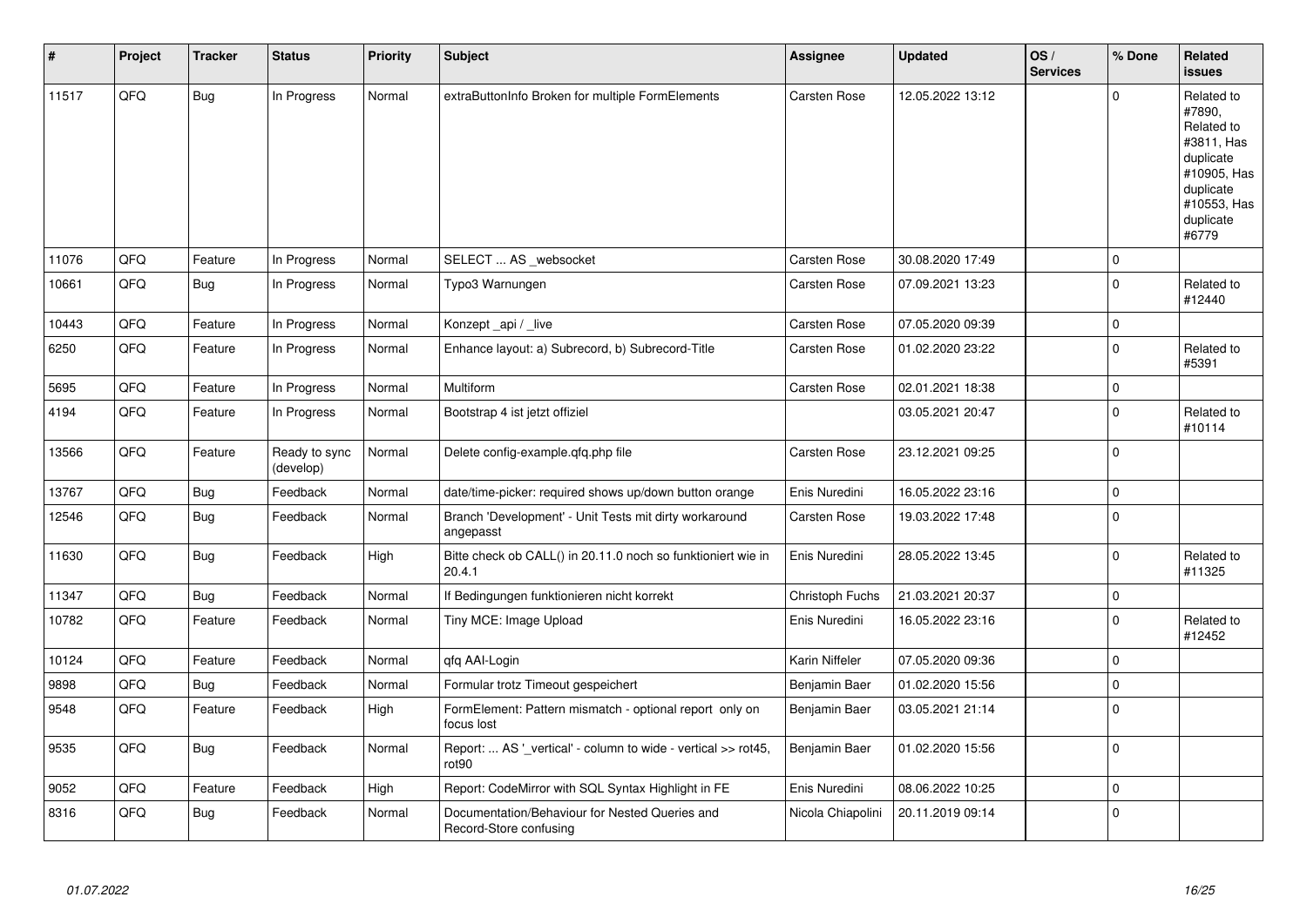| #     | Project | <b>Tracker</b> | <b>Status</b>     | <b>Priority</b> | <b>Subject</b>                                  | Assignee            | <b>Updated</b>   | OS/<br><b>Services</b> | % Done      | Related<br>issues                                                     |
|-------|---------|----------------|-------------------|-----------------|-------------------------------------------------|---------------------|------------------|------------------------|-------------|-----------------------------------------------------------------------|
| 5894  | QFQ     | Feature        | Feedback          | Normal          | Typeahead in Report: show/hide rows dynamically | Carsten Rose        | 18.02.2022 08:50 |                        | $\mathbf 0$ | Related to<br>#5893,<br>Related to<br>#5885                           |
| 13608 | QFQ     | Feature        | Some day<br>maybe | Normal          | Automatic Browser Language Redirect             | Enis Nuredini       | 17.06.2022 08:35 |                        | $\mathbf 0$ |                                                                       |
| 12611 | QFQ     | Feature        | Some day<br>maybe | Normal          | Refactoring: Bootstrap with Lazy Loading        | Carsten Rose        | 08.06.2022 10:37 |                        | $\mathbf 0$ | Related to<br>#12490,<br>Related to<br>#10013,<br>Related to<br>#7732 |
| 12337 | QFQ     | Feature        | Some day<br>maybe | Normal          | Database.php: better caching                    | <b>Carsten Rose</b> | 16.09.2021 15:10 |                        | $\mathbf 0$ |                                                                       |
| 12315 | QFQ     | Feature        | Some day<br>maybe | Normal          | Form History (Diffs) / Backups                  | <b>Carsten Rose</b> | 16.09.2021 15:10 |                        | $\mathbf 0$ |                                                                       |
| 11323 | QFQ     | Feature        | Some day<br>maybe | Normal          | Report Frontend Editor Modal + Codemirror       | Carsten Rose        | 16.09.2021 15:10 |                        | $\pmb{0}$   | Related to<br>#11036                                                  |
| 11322 | QFQ     | Feature        | Some day<br>maybe | Normal          | Form Element JSON - (multiline parameter field) | Carsten Rose        | 16.09.2021 15:10 |                        | $\mathbf 0$ |                                                                       |
| 11217 | QFQ     | Feature        | Some day<br>maybe | Normal          | <b>Extend Script Functionality</b>              | Carsten Rose        | 16.09.2021 15:10 |                        | $\mathbf 0$ |                                                                       |
| 11036 | QFQ     | Feature        | Some day<br>maybe | Normal          | inline report editor permissions                | Carsten Rose        | 16.09.2021 15:09 |                        | $\mathbf 0$ | Related to<br>#11323                                                  |
| 10745 | QFQ     | Feature        | Some day<br>maybe | Normal          | <b>Tablesorter Excel Export</b>                 | Carsten Rose        | 16.09.2021 15:09 |                        | 0           |                                                                       |
| 10738 | QFQ     | Feature        | Some day<br>maybe | Normal          | CORS headers for external API requests          |                     | 10.06.2020 14:00 |                        | $\mathbf 0$ |                                                                       |
| 10716 | QFQ     | Feature        | Some day<br>maybe | Normal          | Business Logic mit Externen Skripten            | <b>Carsten Rose</b> | 16.09.2021 15:10 |                        | $\mathbf 0$ | Related to<br>#10713,<br>Related to<br>#8217                          |
| 10116 | QFQ     | Feature        | Some day<br>maybe | Normal          | TypeAhead: Tag - show inside 'input' element    | Carsten Rose        | 16.09.2021 15:09 |                        | $\mathbf 0$ |                                                                       |
| 10095 | QFQ     | Feature        | Some day<br>maybe | Normal          | Generic Gitlab Integration into QFQ             | Carsten Rose        | 16.09.2021 15:10 |                        | $\pmb{0}$   |                                                                       |
| 10013 | QFQ     | Feature        | Some day<br>maybe | Normal          | FE.typ=editor: CodeMirror                       | Carsten Rose        | 08.06.2022 10:37 |                        | $\pmb{0}$   | Related to<br>#12611,<br>Related to<br>#12490,<br>Related to<br>#7732 |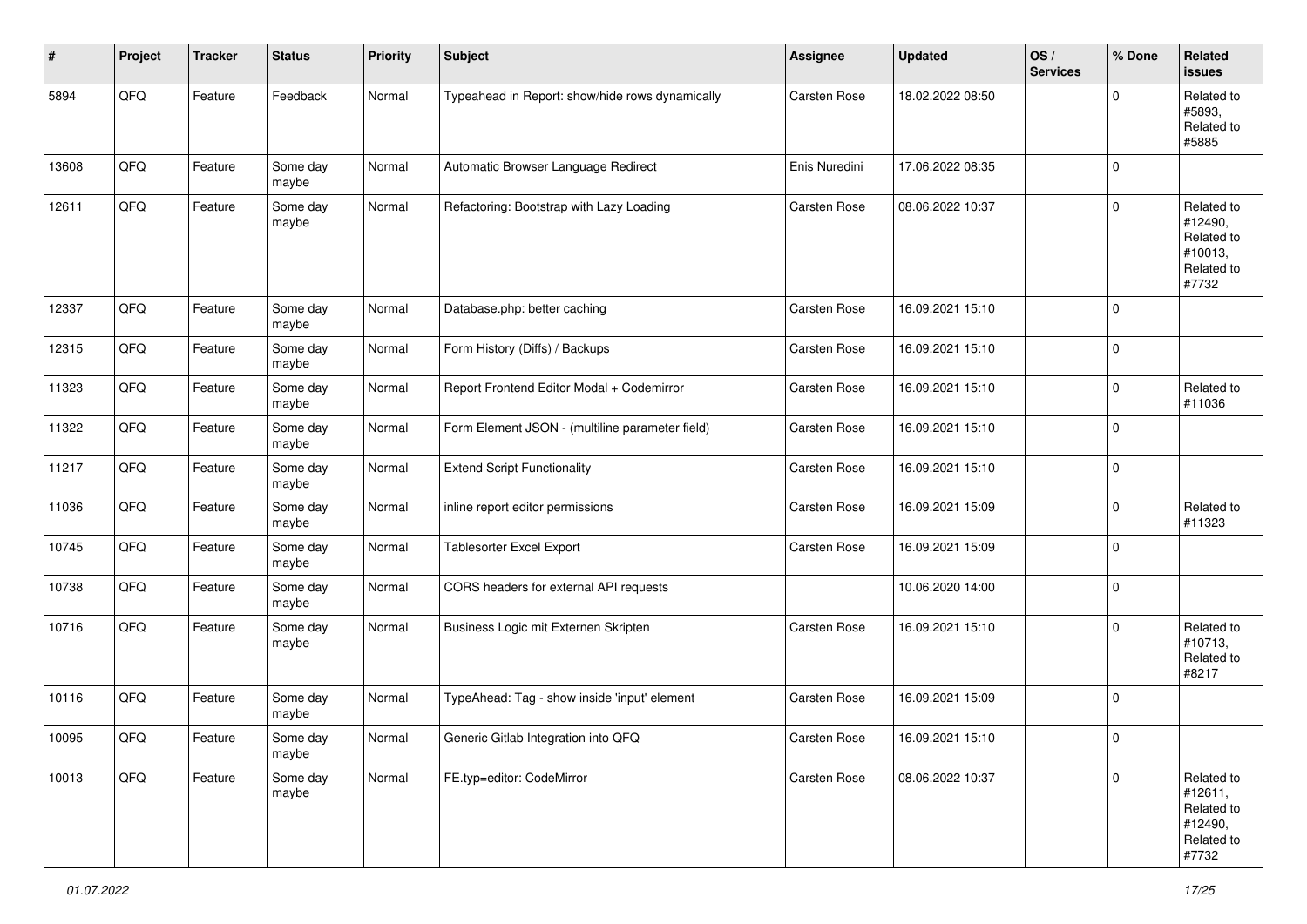| #    | Project | <b>Tracker</b> | <b>Status</b>     | <b>Priority</b> | <b>Subject</b>                                                           | <b>Assignee</b>      | <b>Updated</b>   | OS/<br><b>Services</b> | % Done      | <b>Related</b><br>issues                                               |
|------|---------|----------------|-------------------|-----------------|--------------------------------------------------------------------------|----------------------|------------------|------------------------|-------------|------------------------------------------------------------------------|
| 9704 | QFQ     | Feature        | Some day<br>maybe | Normal          | Thumbnails Generieren beim Splitten von PDF Files                        | Carsten Rose         | 11.12.2019 16:01 |                        | $\Omega$    |                                                                        |
| 9669 | QFQ     | <b>Bug</b>     | Some day<br>maybe | Normal          | Checkbox / Template Group: radio/checkbox visible broken<br>after 'add'  | Carsten Rose         | 16.06.2021 13:47 |                        | $\mathbf 0$ | Related to<br>#8091                                                    |
| 9579 | QFQ     | Feature        | Some day<br>maybe | Normal          | Multiform with Process Row                                               | Carsten Rose         | 11.12.2019 16:01 |                        | $\Omega$    |                                                                        |
| 9281 | QFQ     | <b>Bug</b>     | Some day<br>maybe | Normal          | Allow STRICT_TRANS_TABLES                                                | Carsten Rose         | 02.01.2021 18:43 |                        | $\mathbf 0$ |                                                                        |
| 9130 | QFQ     | Feature        | Some day<br>maybe | Normal          | tablesorter: Automatic Row numbering / Zeilenummer                       | Benjamin Baer        | 01.02.2020 23:22 |                        | $\mathbf 0$ |                                                                        |
| 9126 | QFQ     | <b>Bug</b>     | Some day<br>maybe | Normal          | hidden Form elements are present in page source                          |                      | 02.01.2021 18:41 |                        | $\Omega$    |                                                                        |
| 9024 | QFQ     | <b>Bug</b>     | Some day<br>maybe | Normal          | QFQ Einarbeitung                                                         |                      | 01.02.2020 15:56 |                        | $\mathbf 0$ |                                                                        |
| 9020 | QFQ     | Bug            | Some day<br>maybe | Normal          | radio mit buttonClass und dynamicUpdate lassen sich nicht<br>kombinieren |                      | 11.12.2019 16:01 |                        | $\mathbf 0$ |                                                                        |
| 8894 | QFQ     | Feature        | Some day<br>maybe | Normal          | Documentation Tags Usable in QFQ Application                             | Carsten Rose         | 11.12.2019 16:01 |                        | $\mathbf 0$ |                                                                        |
| 8892 | QFQ     | Feature        | Some day<br>maybe | Normal          | Display and Edit SQL Comments in Form Editor                             | Carsten Rose         | 11.12.2019 16:01 |                        | $\mathbf 0$ |                                                                        |
| 8586 | QFQ     | Feature        | Some day<br>maybe | Normal          | QFQ: Enhance Error message for 'record not found'                        | Carsten Rose         | 16.09.2021 15:10 |                        | $\mathbf 0$ |                                                                        |
| 8520 | QFQ     | Feature        | Some day<br>maybe | Normal          | Bring QFQ to Composer                                                    | Carsten Rose         | 16.09.2021 15:10 |                        | $\mathbf 0$ |                                                                        |
| 8106 | QFQ     | <b>Bug</b>     | Some day<br>maybe | Normal          | Dynamic Update: Feld kann nicht auf empty zurückgesetzt<br>werden        | Carsten Rose         | 11.12.2019 16:01 |                        | $\Omega$    |                                                                        |
| 8101 | QFQ     | Feature        | Some day<br>maybe | Normal          | Password hash: support further hashing methods                           | Carsten Rose         | 16.09.2021 15:10 |                        | $\mathbf 0$ |                                                                        |
| 8056 | QFQ     | Feature        | Some day<br>maybe | Normal          | Termin Organisation (Reservation)                                        |                      | 01.02.2020 23:19 |                        | $\mathbf 0$ | Related to<br>#8658                                                    |
| 7921 | QFQ     | Feature        | Some day<br>maybe | Normal          | Rest API Export: URL kuerzer machen                                      |                      | 01.02.2020 23:19 |                        | $\mathbf 0$ |                                                                        |
| 7732 | QFQ     | Feature        | Some day<br>maybe | Normal          | Javascript: Lazy Loading der add on libs                                 | <b>Beniamin Baer</b> | 08.06.2022 10:38 |                        | $\mathbf 0$ | Related to<br>#12611,<br>Related to<br>#12490,<br>Related to<br>#10013 |
| 7456 | QFQ     | Bug            | Some day<br>maybe | Low             | Todos in Code: solve or make ticket                                      | Carsten Rose         | 16.09.2021 15:10 |                        | $\Omega$    |                                                                        |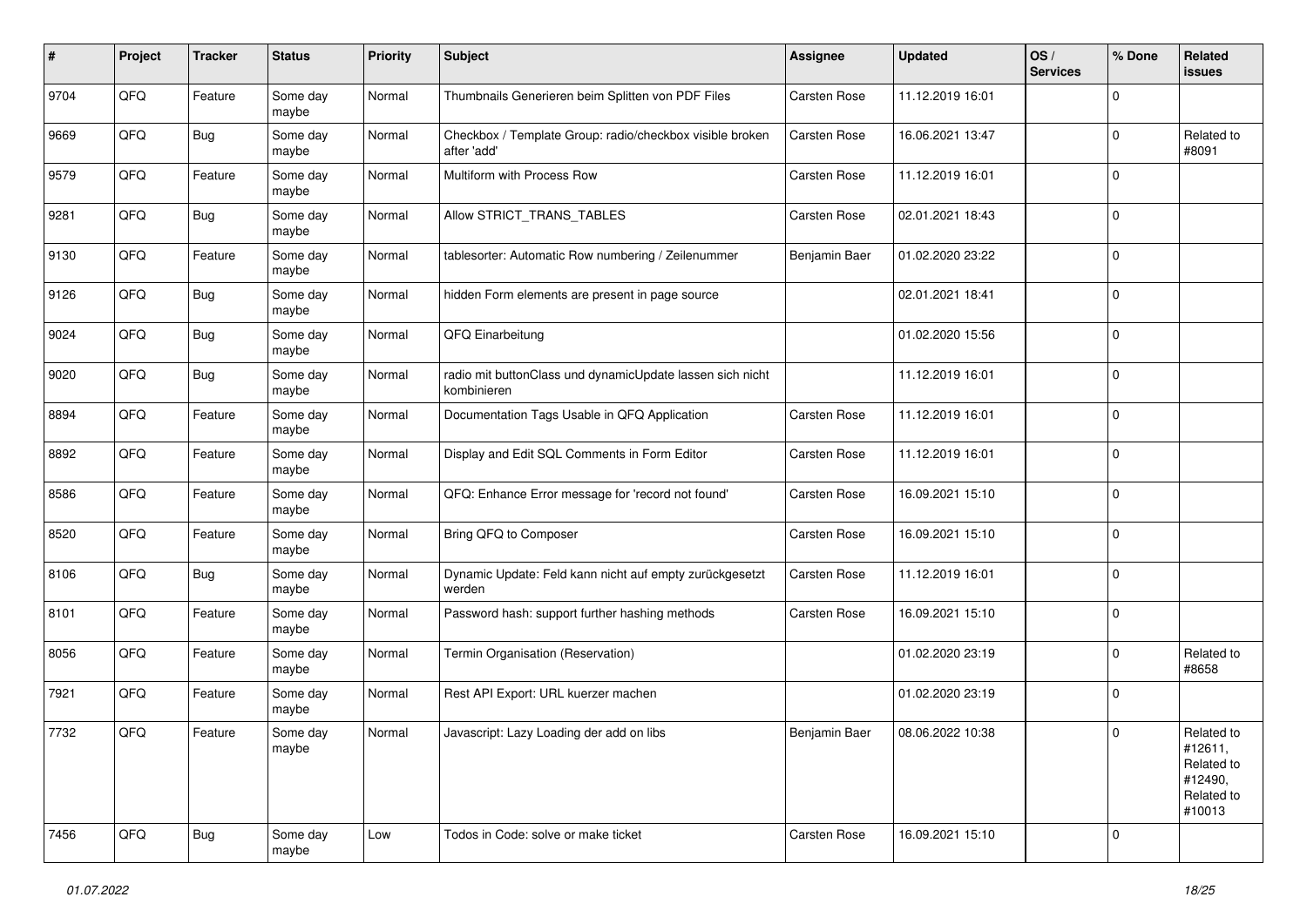| #    | Project | <b>Tracker</b> | <b>Status</b>     | <b>Priority</b> | <b>Subject</b>                                                                                 | Assignee      | <b>Updated</b>   | OS/<br><b>Services</b> | % Done       | Related<br><b>issues</b> |
|------|---------|----------------|-------------------|-----------------|------------------------------------------------------------------------------------------------|---------------|------------------|------------------------|--------------|--------------------------|
| 7453 | QFQ     | Feature        | Some day<br>maybe | Normal          | import / export forms QFQ                                                                      | Carsten Rose  | 16.09.2021 15:10 |                        | $\mathbf 0$  |                          |
| 7452 | QFQ     | Feature        | Some day<br>maybe | Normal          | automate deployment new QFQ version                                                            | Carsten Rose  | 16.09.2021 15:10 |                        | $\mathbf 0$  |                          |
| 7402 | QFQ     | <b>Bug</b>     | Some day<br>maybe | Normal          | thumbnail cache: outdated picture when permission denied<br>and permission resolved.           |               | 01.02.2020 23:20 |                        | $\mathbf 0$  |                          |
| 7336 | QFQ     | Feature        | Some day<br>maybe | Normal          | PDF Upload: disallow PDFs with specific Meta information                                       | Carsten Rose  | 11.12.2019 16:01 |                        | $\mathbf{0}$ |                          |
| 7281 | QFQ     | Bug            | Some day<br>maybe | Normal          | Subrecords: on large screen separator line too short                                           |               | 01.02.2020 23:19 |                        | $\mathbf 0$  |                          |
| 7278 | QFQ     | Feature        | Some day<br>maybe | Normal          | Form: Wert vordefinieren der immer gesetzt wird                                                |               | 02.05.2021 09:27 |                        | $\pmb{0}$    |                          |
| 7229 | QFQ     | Feature        | Some day<br>maybe | Normal          | New FormElement.type: Button                                                                   |               | 01.02.2021 12:32 |                        | $\mathbf 0$  |                          |
| 7108 | QFQ     | Feature        | Some day<br>maybe | Normal          | QFQ Wrap Elements                                                                              |               | 11.12.2019 16:01 |                        | $\mathbf{0}$ |                          |
| 7107 | QFQ     | Feature        | Some day<br>maybe | Normal          | Showcase Registration Tool: Anmeldung / Administration :<br>Liste Anmeldungen / Emaileinaldung | Carsten Rose  | 11.12.2019 16:01 |                        | $\mathbf 0$  |                          |
| 7106 | QFQ     | Feature        | Some day<br>maybe | Normal          | Beispiel Nummerierung von Rows in Report                                                       |               | 11.12.2019 16:01 |                        | $\mathbf 0$  |                          |
| 7105 | QFQ     | Feature        | Some day<br>maybe | Normal          | Beispiel wie man in einer zweiten Tabelle speichert.                                           |               | 11.12.2019 16:01 |                        | $\mathbf{0}$ |                          |
| 7104 | QFQ     | Feature        | Some day<br>maybe | Normal          | Manual: hint about escaping if '\r' appears in mail body                                       |               | 11.12.2019 16:01 |                        | $\mathbf{0}$ |                          |
| 7101 | QFQ     | <b>Bug</b>     | Some day<br>maybe | Normal          | 'form' in SIP and 'report' - breaks                                                            |               | 01.02.2020 23:20 |                        | $\mathbf 0$  |                          |
| 7100 | QFQ     | Feature        | Some day<br>maybe | Normal          | Download: log access, max downloads, time limit                                                |               | 01.02.2020 23:19 |                        | $\mathbf 0$  |                          |
| 6992 | QFQ     | Feature        | Some day<br>maybe | Normal          | DB exception: Syntax Highlight                                                                 |               | 11.12.2019 16:01 |                        | $\Omega$     | Related to<br>#5450      |
| 6972 | QFQ     | Feature        | Some day<br>maybe | Normal          | Fabric Clipboard / cross browser tab                                                           | Benjamin Baer | 01.02.2020 23:21 |                        | $\mathbf{0}$ |                          |
| 6970 | QFQ     | Feature        | Some day<br>maybe | Normal          | tablesorter: default fuer 'sortReset' aendern von 'Ctrl' zu 'Alt'                              | Benjamin Baer | 01.02.2020 23:21 |                        | $\mathbf{0}$ |                          |
| 6715 | QFQ     | Feature        | Some day<br>maybe | Normal          | Code-Refactoring: dbArray vereinheitlichen                                                     | Carsten Rose  | 11.12.2019 16:02 |                        | $\mathbf 0$  |                          |
| 6704 | QFQ     | Feature        | Some day<br>maybe | Normal          | Upload Mode: Bilder in Notizen rechts sollen aktuellen<br>Upload repräsentieren.               |               | 01.02.2020 23:19 |                        | $\mathbf 0$  | Related to<br>#3264      |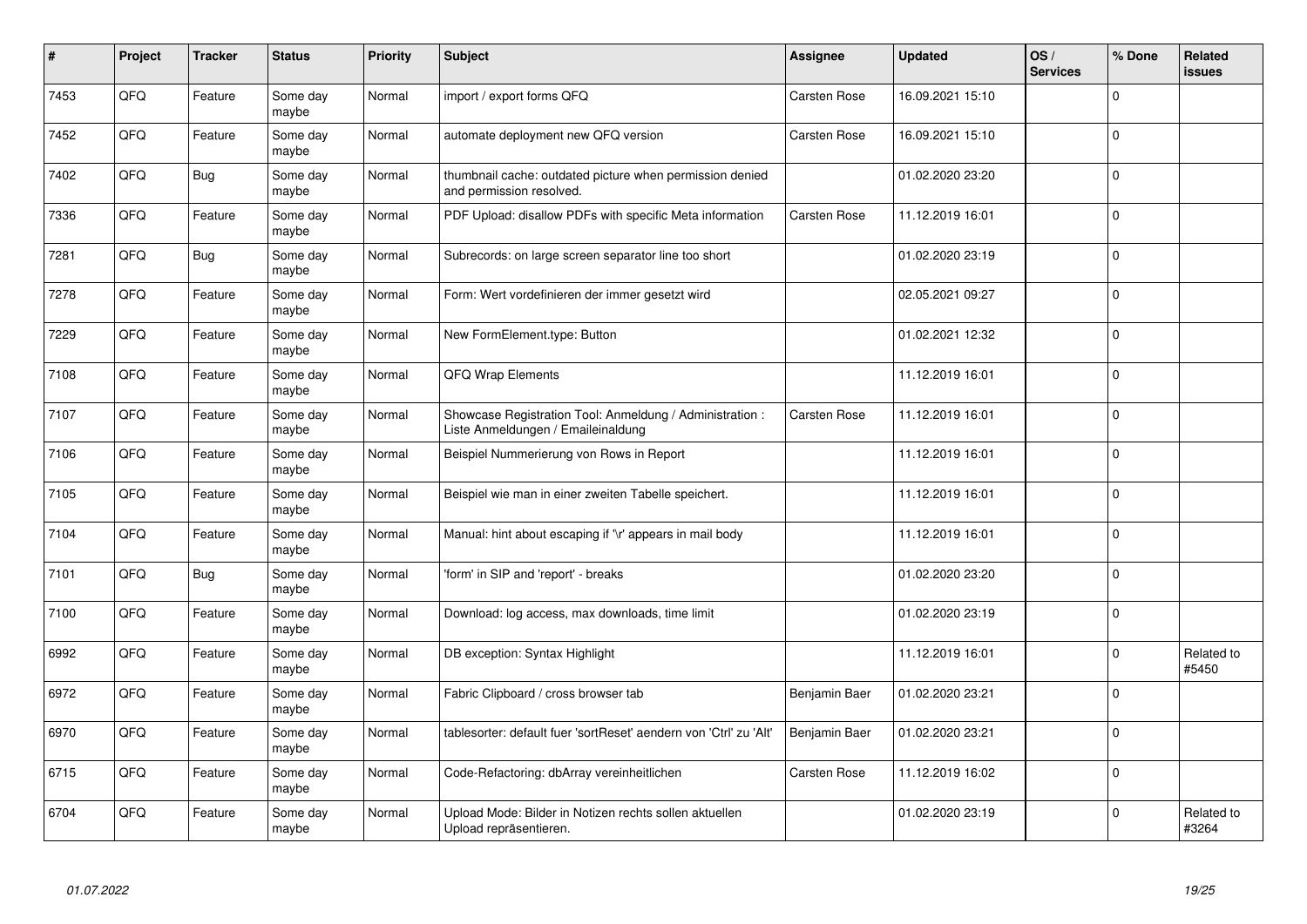| #    | Project | <b>Tracker</b> | <b>Status</b>     | <b>Priority</b> | <b>Subject</b>                                                                    | Assignee     | <b>Updated</b>   | OS/<br><b>Services</b> | % Done       | Related<br><b>issues</b> |
|------|---------|----------------|-------------------|-----------------|-----------------------------------------------------------------------------------|--------------|------------------|------------------------|--------------|--------------------------|
| 6515 | QFQ     | Feature        | Some day<br>maybe | Normal          | Formular: Felder dynamisch ein/ausblenden                                         |              | 11.12.2019 16:02 |                        | $\mathbf 0$  |                          |
| 6299 | QFQ     | Feature        | Some day<br>maybe | Normal          | Attack detection: log table with invalid SIP access                               |              | 11.12.2019 16:02 |                        | $\mathbf 0$  | Related to<br>#3947      |
| 6288 | QFQ     | Feature        | Some day<br>maybe | Normal          | Best Practice: Erklaeren wie man ein Formular ganz in<br>'weiss' erstellen kann   |              | 11.12.2019 16:02 |                        | $\mathbf 0$  |                          |
| 6084 | QFQ     | Feature        | Some day<br>maybe | Normal          | New escape type: 'D' - convert date                                               |              | 01.02.2020 23:19 |                        | $\Omega$     |                          |
| 6083 | QFQ     | Feature        | Some day<br>maybe | Normal          | Dynamic Update: Value Check via SQL                                               |              | 11.12.2019 16:02 |                        | $\mathbf 0$  |                          |
| 5991 | QFQ     | Bug            | Some dav<br>maybe | Normal          | URLs with ' ' or long parameter are problematic                                   | Carsten Rose | 01.02.2020 23:19 |                        | $\mathbf 0$  |                          |
| 5983 | QFQ     | Feature        | Some day<br>maybe | Normal          | Form Submit (save & update): normalize date/-time FE                              | Carsten Rose | 01.02.2020 23:19 |                        | $\mathbf 0$  |                          |
| 5923 | QFQ     | Feature        | Some day<br>maybe | Normal          | fillStoreSystemBySqlLate                                                          |              | 01.02.2020 23:19 |                        | $\Omega$     |                          |
| 5895 | QFQ     | Feature        | Some day<br>maybe | Normal          | Tutorial: List of all QFQ Features                                                |              | 01.02.2020 23:19 |                        | $\mathbf 0$  |                          |
| 5893 | QFQ     | Feature        | Some day<br>maybe | Normal          | Edit on double-click                                                              |              | 01.02.2020 23:19 |                        | $\mathbf 0$  | Related to<br>#5894      |
| 5892 | QFQ     | Feature        | Some day<br>maybe | Normal          | QFQ should use T3 API to manipulate FE GROUP<br>membership                        |              | 01.02.2020 23:20 |                        | $\mathbf{0}$ |                          |
| 5877 | QFQ     | <b>Bug</b>     | Some dav<br>maybe | Normal          | FE.type=note:bsColumn strange behaviour                                           |              | 01.02.2020 23:19 |                        | $\mathbf{0}$ |                          |
| 5852 | QFQ     | Feature        | Some day<br>maybe | Normal          | Logging: mail.log / sql.log - im FE anzeigen und via AJAX<br>aktualisieren        | Carsten Rose | 01.02.2020 23:19 |                        | $\mathbf 0$  | Related to<br>#5885      |
| 5851 | QFQ     | Feature        | Some day<br>maybe | Normal          | Queue System implementieren: MQTT, RabbitMQ                                       |              | 01.02.2020 23:20 |                        | $\pmb{0}$    | Related to<br>#5715      |
| 5850 | QFQ     | Feature        | Some day<br>maybe | Normal          | Deployment: In QFQ Doc best practice fuer zeitgemaesses<br>Deployment beschreiben |              | 01.02.2020 23:20 |                        | $\mathbf{0}$ |                          |
| 5805 | QFQ     | Feature        | Some day<br>maybe | Normal          | TypeAHead SQL value instead of key stored                                         |              | 01.02.2020 23:19 |                        | $\mathbf{0}$ | Related to<br>#5444      |
| 5783 | QFQ     | Feature        | Some day<br>maybe | Normal          | <b>BPMN View/Edit</b>                                                             |              | 11.12.2019 16:02 |                        | $\mathbf{0}$ |                          |
| 5768 | QFQ     | <b>Bug</b>     | Some day<br>maybe | Normal          | '{{pageLanguage:T}}' missing if QFQ is called via api                             | Carsten Rose | 01.02.2020 23:19 |                        | $\mathbf 0$  |                          |
| 5706 | QFQ     | <b>Bug</b>     | Some day<br>maybe | Normal          | upload: fileDestination needs to be sanatized                                     | Carsten Rose | 01.02.2020 23:19 |                        | $\mathbf 0$  |                          |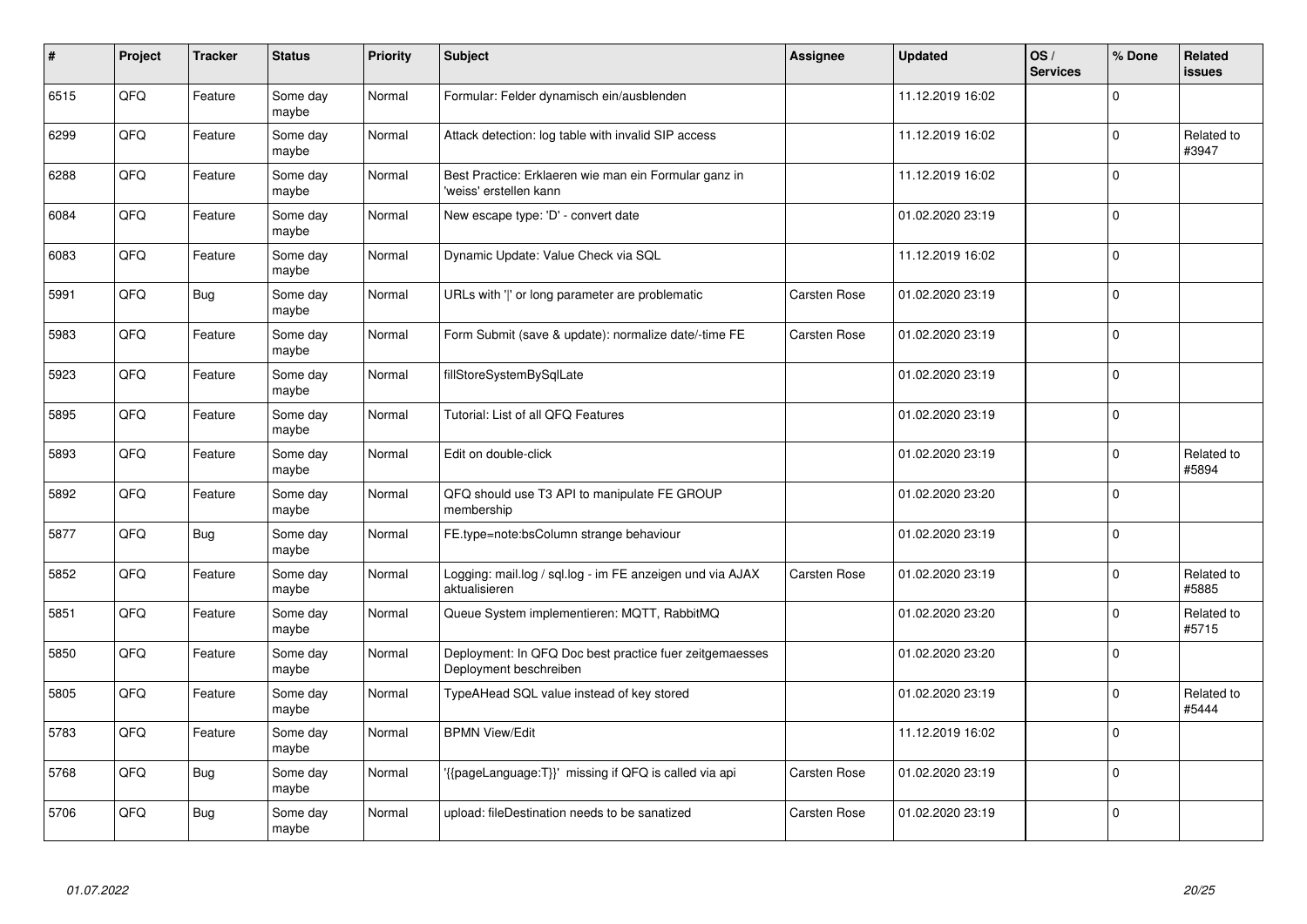| #    | Project | <b>Tracker</b> | <b>Status</b>     | <b>Priority</b> | <b>Subject</b>                                                                                                       | <b>Assignee</b>     | <b>Updated</b>   | OS/<br><b>Services</b> | % Done      | Related<br><b>issues</b>                    |
|------|---------|----------------|-------------------|-----------------|----------------------------------------------------------------------------------------------------------------------|---------------------|------------------|------------------------|-------------|---------------------------------------------|
| 5665 | QFQ     | Feature        | Some day<br>maybe | Normal          | Versuch das '{{!' nicht mehr noetig ist.                                                                             | Carsten Rose        | 01.02.2020 23:20 |                        | $\Omega$    | Related to<br>#7432,<br>Related to<br>#7434 |
| 5579 | QFQ     | Feature        | Some day<br>maybe | Normal          | Enhance Doc / Presentation: variable type 'link column type'                                                         | Carsten Rose        | 01.02.2020 23:19 |                        | $\mathbf 0$ |                                             |
| 5557 | QFQ     | Bug            | Some day<br>maybe | Normal          | Form load: STORE_RECORD filled, but should be empty                                                                  | Carsten Rose        | 01.02.2020 23:19 |                        | $\mathbf 0$ |                                             |
| 5548 | QFQ     | Feature        | Some day<br>maybe | Normal          | 801 Textfiles/Scriptfiles als Thumbnail                                                                              | Carsten Rose        | 07.03.2022 16:26 |                        | $\mathbf 0$ |                                             |
| 5480 | QFQ     | Feature        | Some day<br>maybe | Normal          | QFQ: Dokumentation mit Screenshots versehen                                                                          | <b>Carsten Rose</b> | 01.02.2020 23:20 |                        | $\mathbf 0$ | Related to<br>#9879                         |
| 5455 | QFQ     | Feature        | Some day<br>maybe | Normal          | Mail Redirects grld abhaengig                                                                                        |                     | 01.02.2020 23:20 |                        | $\mathbf 0$ |                                             |
| 5452 | QFQ     | Feature        | Some day<br>maybe | Normal          | Thumbnails from PDF: bad quality                                                                                     |                     | 01.02.2020 23:20 |                        | $\mathbf 0$ |                                             |
| 5428 | QFQ     | Feature        | Some day<br>maybe | Normal          | secure thumbnail: late render on access.                                                                             | Carsten Rose        | 01.02.2020 23:20 |                        | $\mathbf 0$ |                                             |
| 5389 | QFQ     | Feature        | Some day<br>maybe | Normal          | QFQ Design: Multline label / note                                                                                    | Benjamin Baer       | 01.02.2020 23:19 |                        | $\mathbf 0$ |                                             |
| 5342 | QFQ     | Feature        | Some day<br>maybe | Normal          | link - with HTML Attributes                                                                                          |                     | 01.02.2020 23:20 |                        | $\mathbf 0$ | Related to<br>#14077                        |
| 5160 | QFQ     | Feature        | Some day<br>maybe | Normal          | QFQ collaborative / together.js, ShareJS, y-js, collaborative,                                                       |                     | 11.12.2019 16:02 |                        | $\mathbf 0$ |                                             |
| 5132 | QFQ     | Feature        | Some day<br>maybe | Normal          | Error Message sendmail missing attachment: more details                                                              | Carsten Rose        | 01.02.2020 23:19 |                        | $\mathbf 0$ |                                             |
| 5129 | QFQ     | Feature        | Some day<br>maybe | Normal          | Reports: SQL fuer x Achse und y Achse                                                                                |                     | 11.12.2019 16:02 |                        | $\mathbf 0$ |                                             |
| 5024 | QFQ     | Feature        | Some day<br>maybe | Normal          | Fabric: Generate PDF with edits                                                                                      | Benjamin Baer       | 01.02.2020 23:20 |                        | $\mathbf 0$ | Related to<br>#10704                        |
| 5021 | QFQ     | <b>Bug</b>     | Some day<br>maybe | Normal          | FE.typ=extra - during save displays error 'datum2' already<br>filled in STORE_SIP - the value is stored nevertheless | Carsten Rose        | 01.02.2020 23:19 |                        | $\mathbf 0$ | Related to<br>#3875                         |
| 4974 | QFQ     | Feature        | Some day<br>maybe | Normal          | Long polling - inform all listening clients of changes                                                               |                     | 11.12.2019 16:02 |                        | $\mathbf 0$ |                                             |
| 4956 | QFQ     | Feature        | Some day<br>maybe | Normal          | Sendmail: Benutzerdefinierte Headers                                                                                 | Carsten Rose        | 11.12.2019 16:02 |                        | $\mathbf 0$ |                                             |
| 4872 | QFQ     | Feature        | Some day<br>maybe | Normal          | Fields of Typo3 page available in STORE_TYPO3                                                                        | Carsten Rose        | 01.02.2020 23:19 |                        | $\mathbf 0$ |                                             |
| 4869 | QFQ     | Feature        | Some day<br>maybe | Normal          | Dynamic Update (show, hide, readonly?, required?) for<br><b>Template Group Elements</b>                              | Carsten Rose        | 01.02.2020 23:19 |                        | $\pmb{0}$   | Related to<br>#4865                         |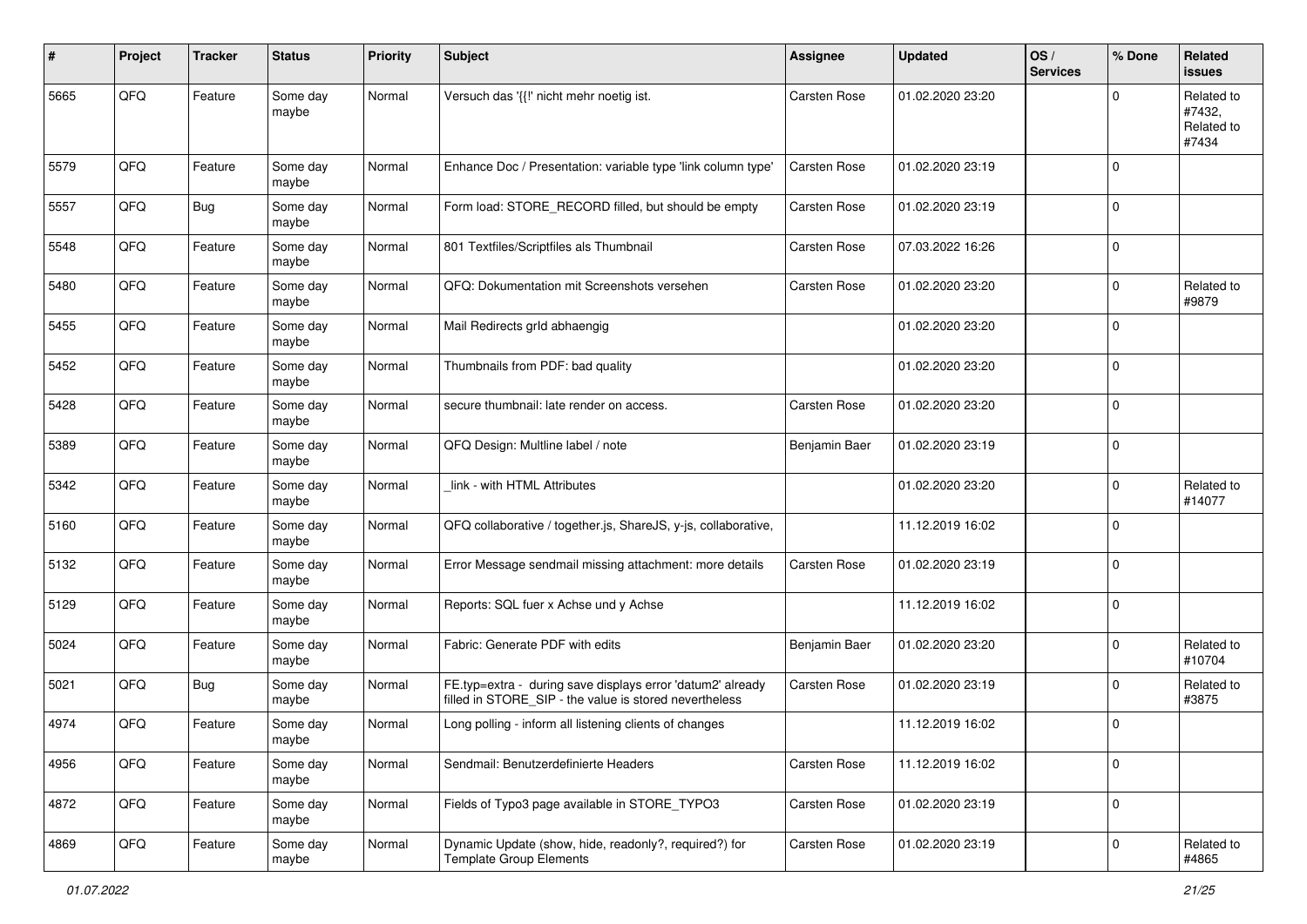| ∦    | Project        | <b>Tracker</b> | <b>Status</b>     | <b>Priority</b> | Subject                                                                                                                                                       | <b>Assignee</b>     | <b>Updated</b>   | OS/<br><b>Services</b> | % Done      | <b>Related</b><br><b>issues</b>                |
|------|----------------|----------------|-------------------|-----------------|---------------------------------------------------------------------------------------------------------------------------------------------------------------|---------------------|------------------|------------------------|-------------|------------------------------------------------|
| 4839 | QFQ            | Feature        | Some day<br>maybe | Normal          | qfq-handle in <head> Abschnitt</head>                                                                                                                         | <b>Carsten Rose</b> | 11.12.2019 16:02 |                        | $\Omega$    |                                                |
| 4816 | QFQ            | Feature        | Some day<br>maybe | Normal          | Templates for QFQ Reports (Tables, Radios, )                                                                                                                  |                     | 01.02.2020 23:20 |                        | $\mathbf 0$ |                                                |
| 4771 | QFQ            | Bug            | Some day<br>maybe | Normal          | qfq: select-down-values empty after save (edit-form for<br>program administrators)                                                                            | Carsten Rose        | 01.02.2020 23:20 |                        | $\Omega$    | Related to<br>#4549, Has<br>duplicate<br>#4282 |
| 4757 | QFQ            | Feature        | Some day<br>maybe | Normal          | Test subrecord: download links ok? Links ok?                                                                                                                  | Carsten Rose        | 01.02.2020 23:20 |                        | $\mathbf 0$ |                                                |
| 4719 | QFQ            | Feature        | Some day<br>maybe | Normal          | Custom Message in Client in case of 'Browser tab close,<br>modification will be lost'                                                                         |                     | 01.02.2020 23:20 |                        | $\Omega$    |                                                |
| 4659 | QFQ            | Bug            | Some day<br>maybe | Normal          | infoButtonExtra                                                                                                                                               | Carsten Rose        | 01.02.2020 23:20 |                        | $\mathbf 0$ |                                                |
| 4652 | QFQ            | Feature        | Some day<br>maybe | Normal          | UZH CD: Weiterleitung auf benutzerdefinierte 403/404 Seite                                                                                                    | Carsten Rose        | 01.02.2020 23:20 |                        | $\Omega$    |                                                |
| 4651 | QFQ            | Bug            | Some day<br>maybe | Normal          | "Loading document" Modal wird angezeigt bei uzhcd type=2<br>Ansicht                                                                                           | Carsten Rose        | 01.02.2020 23:20 |                        | $\Omega$    |                                                |
| 4650 | QFQ            | Feature        | Some day<br>maybe | Normal          | Convert html to doc/rtf                                                                                                                                       | Carsten Rose        | 01.02.2020 23:20 |                        | $\Omega$    | Related to<br>#10704                           |
| 4640 | QFQ            | Feature        | Some day<br>maybe | Normal          | Rename System Forms                                                                                                                                           |                     | 01.02.2020 23:20 |                        | $\mathbf 0$ |                                                |
| 4627 | QFQ            | Feature        | Some day<br>maybe | Normal          | dbupdate: all tables - check 'create', 'modified' if it is possible<br>to change to default 'CURRENT_TIMESTAMP' and modified<br>'ON UPDATE CURRENT_TIMESTAMP' |                     | 01.02.2020 23:20 |                        | $\mathbf 0$ |                                                |
| 4626 | QFQ            | Feature        | Some day<br>maybe | Normal          | Mobile View: 'classBody=qfq-form-right' makes no sense                                                                                                        |                     | 01.02.2020 23:20 |                        | $\mathbf 0$ |                                                |
| 4606 | QFQ            | Feature        | Some day<br>maybe | Normal          | link: qualifier to render bootstrap button                                                                                                                    | Carsten Rose        | 01.02.2020 23:19 |                        | $\mathbf 0$ |                                                |
| 4583 | QFQ            | <b>Bug</b>     | Some day<br>maybe | Normal          | Dynamic Update bei TypeAhead Feldern                                                                                                                          | Carsten Rose        | 01.02.2020 23:19 |                        | $\Omega$    |                                                |
| 4551 | QFQ            | Feature        | Some day<br>maybe | Normal          | Set 'pills' via dynamicUpdate to show/hide/disabled                                                                                                           |                     | 01.02.2020 23:20 |                        | $\mathbf 0$ | Related to<br>#3752                            |
| 4549 | $\mathsf{QFQ}$ | <b>Bug</b>     | Some day<br>maybe | Normal          | TemplateGroups: FE.type SELECT loose selected value<br>after save                                                                                             | Carsten Rose        | 01.02.2020 23:20 |                        | 0           | Related to<br>#4548,<br>Related to<br>#4771    |
| 4546 | QFQ            | <b>Bug</b>     | Some day<br>maybe | Normal          | NH: SIP storage is destroyed                                                                                                                                  |                     | 01.02.2020 23:20 |                        | $\Omega$    |                                                |
| 4536 | QFQ            | Feature        | Some day<br>maybe | Normal          | FE upload: problem with delete if mutliple uploads an<br>FE.name="                                                                                            |                     | 01.02.2020 23:20 |                        | $\mathbf 0$ |                                                |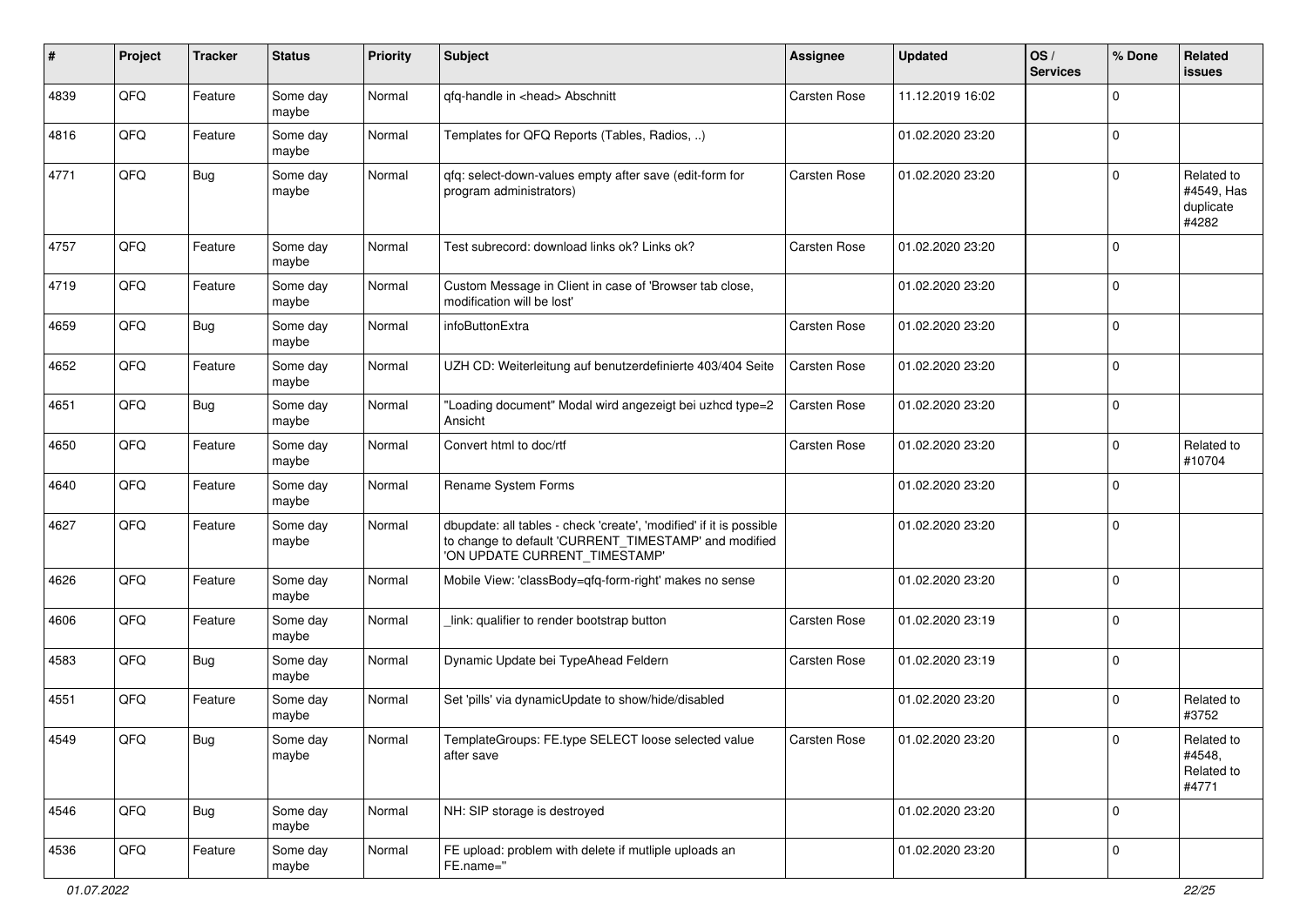| #    | Project | <b>Tracker</b> | <b>Status</b>     | <b>Priority</b> | <b>Subject</b>                                                                                                                                           | <b>Assignee</b> | <b>Updated</b>   | OS/<br><b>Services</b> | % Done      | Related<br><b>issues</b>                    |
|------|---------|----------------|-------------------|-----------------|----------------------------------------------------------------------------------------------------------------------------------------------------------|-----------------|------------------|------------------------|-------------|---------------------------------------------|
| 4528 | QFQ     | Bug            | Some day<br>maybe | Normal          | extraButtonLock mit SQLAhead Bug                                                                                                                         | Carsten Rose    | 01.02.2020 23:19 |                        | $\mathbf 0$ |                                             |
| 4454 | QFQ     | <b>Bug</b>     | Some day<br>maybe | Normal          | Required Elements: multiple elements in a row - whole row<br>marked if only one input is empty.                                                          | Benjamin Baer   | 01.02.2020 23:20 |                        | $\mathbf 0$ |                                             |
| 4446 | QFQ     | Feature        | Some day<br>maybe | Normal          | New FE get same feldContainerId as last modifed FE                                                                                                       |                 | 01.02.2020 23:20 |                        | $\mathbf 0$ |                                             |
| 4445 | QFQ     | Feature        | Some day<br>maybe | Normal          | template group: Option to simulate fieldset                                                                                                              |                 | 28.06.2021 14:11 |                        | $\mathbf 0$ |                                             |
| 4444 | QFQ     | Feature        | Some day<br>maybe | Normal          | FE.type=upload: detect mime type                                                                                                                         |                 | 11.12.2019 16:02 |                        | $\mathbf 0$ | Related to<br>#4303                         |
| 4443 | QFQ     | Feature        | Some day<br>maybe | Normal          | Form: multiple secondary tables                                                                                                                          |                 | 01.02.2020 23:20 |                        | $\mathbf 0$ |                                             |
| 4442 | QFQ     | Feature        | Some day<br>maybe | Normal          | Special Column Name: _link - new symbol G (Glyph) to<br>choose any available symbol                                                                      |                 | 11.12.2019 16:02 |                        | $\mathbf 0$ |                                             |
| 4441 | QFQ     | <b>Bug</b>     | Some day<br>maybe | Normal          | \$_SERVER Vars sollten nur aus dem Store genommen<br>werden - Code entsprechend anpassen.                                                                |                 | 11.12.2019 16:02 |                        | $\pmb{0}$   |                                             |
| 4440 | QFQ     | Feature        | Some day<br>maybe | Normal          | Manual.rst: explain how to. expand PHP Session to 4h                                                                                                     |                 | 11.12.2019 16:02 |                        | $\pmb{0}$   |                                             |
| 4439 | QFQ     | Feature        | Some day<br>maybe | Normal          | Log: report all actions fired by an FE Element, incl. the<br>original directive (slaveld, sqllnsert, )                                                   |                 | 01.02.2020 23:20 |                        | $\mathbf 0$ | Related to<br>#4432,<br>Related to<br>#5458 |
| 4435 | QFQ     | Feature        | Some day<br>maybe | Normal          | Report: striptags - specify allowed tags                                                                                                                 |                 | 01.02.2020 23:20 |                        | $\mathbf 0$ |                                             |
| 4433 | QFQ     | Feature        | Some day<br>maybe | Normal          | Log when SIP will be destroyed by QFQ for any (security)<br>reason                                                                                       |                 | 01.02.2020 23:20 |                        | $\mathbf 0$ | Related to<br>#4432.<br>Related to<br>#5458 |
| 4420 | QFQ     | Feature        | Some day<br>maybe | Normal          | Client: Local Storage - store the changes of a form, local in<br>the browser.                                                                            | Benjamin Baer   | 11.12.2019 16:02 |                        | $\mathbf 0$ |                                             |
| 4398 | QFQ     | Bug            | Some day<br>maybe | Normal          | Typeahead: mouse click in a prefilled input opens a single<br>item dropdown with the current value - click on it seems to<br>set the value, not the key. | Benjamin Baer   | 01.02.2020 23:20 |                        | $\mathbf 0$ | Related to<br>#4457                         |
| 4365 | QFQ     | Feature        | Some day<br>maybe | Normal          | Multi Language: new way of config                                                                                                                        | Carsten Rose    | 01.02.2020 23:20 |                        | $\mathbf 0$ |                                             |
| 4349 | QFO     | Feature        | Some day<br>maybe | Normal          | link download: downloaded external URL to<br>deliver/concatenate - check mimetipe and handle it correctly                                                | Carsten Rose    | 11.12.2019 16:02 |                        | $\mathbf 0$ |                                             |
| 4343 | QFQ     | Feature        | Some day<br>maybe | Normal          | Link: Classifier to add 'attributes'                                                                                                                     | Carsten Rose    | 01.02.2020 23:20 |                        | $\mathbf 0$ | Related to<br>#14077                        |
| 4330 | QFO     | Feature        | Some day<br>maybe | Normal          | Error Message: report missing {{ / }} in sqlUpdate, sqlInsert,<br>sqlDelete, sqlAfter, sqlBefore in FE action elements.                                  | Carsten Rose    | 01.02.2020 23:20 |                        | $\pmb{0}$   |                                             |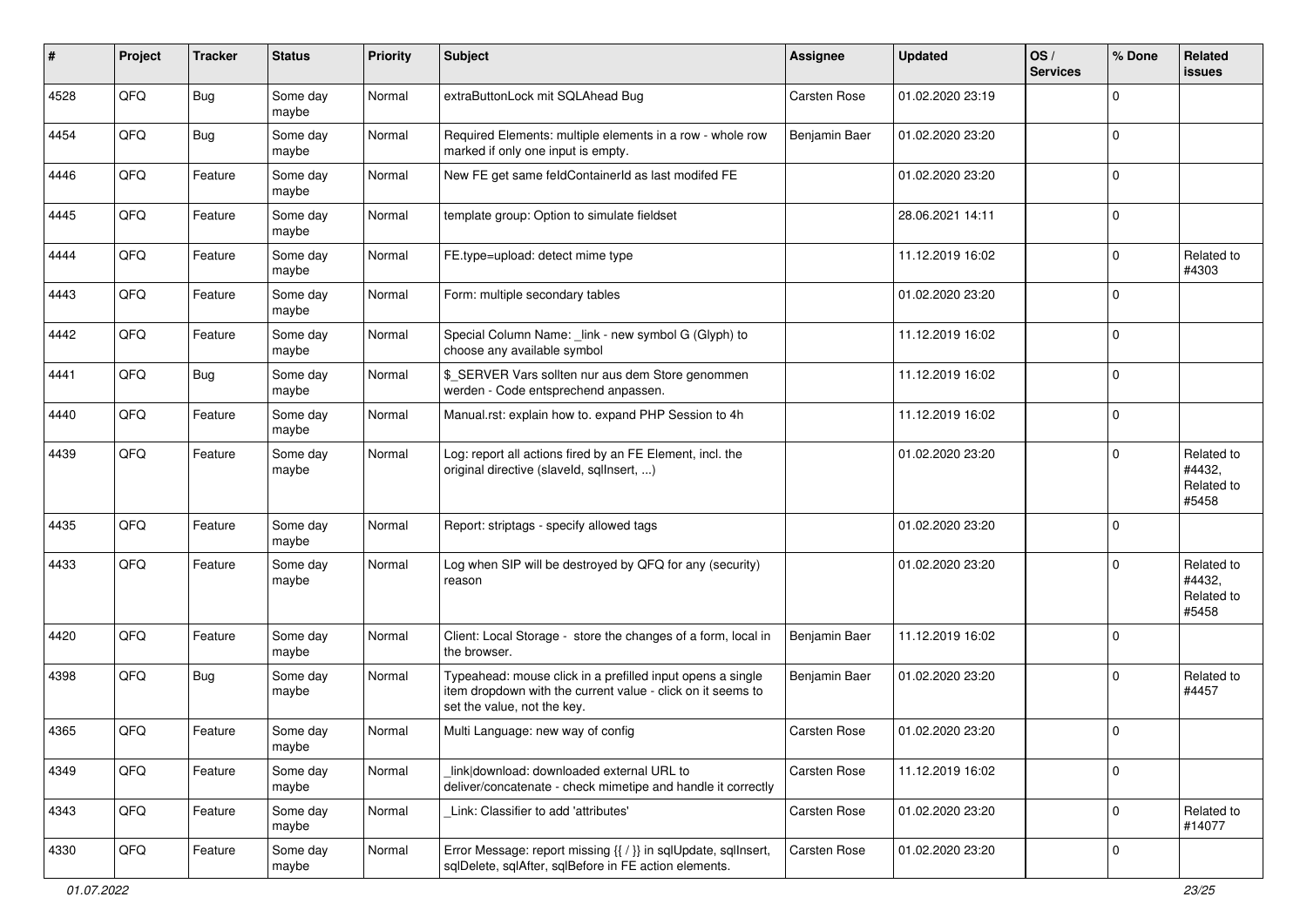| #    | Project | <b>Tracker</b> | <b>Status</b>     | <b>Priority</b> | Subject                                                                                                         | <b>Assignee</b>     | <b>Updated</b>   | OS/<br><b>Services</b> | % Done       | Related<br><b>issues</b>                    |
|------|---------|----------------|-------------------|-----------------|-----------------------------------------------------------------------------------------------------------------|---------------------|------------------|------------------------|--------------|---------------------------------------------|
| 4328 | QFQ     | Bug            | Some day<br>maybe | Normal          | Error Message: Show FE name/number on problems in FE                                                            | Carsten Rose        | 01.02.2020 23:20 |                        | $\mathbf 0$  |                                             |
| 4293 | QFQ     | Bug            | Some day<br>maybe | Normal          | Download broken if token 'd:' is missing - but no error<br>message                                              | Carsten Rose        | 11.12.2019 16:03 |                        | $\mathbf 0$  | Related to<br>#7514                         |
| 4279 | QFQ     | Bug            | Some day<br>maybe | High            | config.linkVars lost                                                                                            | Carsten Rose        | 03.05.2021 21:14 |                        | $\mathbf 0$  |                                             |
| 4259 | QFQ     | Feature        | Some day<br>maybe | Normal          | Instant trigger a cron job                                                                                      | Carsten Rose        | 11.12.2019 16:03 |                        | $\mathbf 0$  |                                             |
| 4258 | QFQ     | Feature        | Some day<br>maybe | High            | System Defaults: Forms                                                                                          | Carsten Rose        | 03.05.2021 21:14 |                        | $\mathbf{0}$ |                                             |
| 4197 | QFQ     | Feature        | Some day<br>maybe | Normal          | Unit Test fuer JSON Stream von QuickFormQuery.php ><br>doForm()                                                 | Carsten Rose        | 11.12.2019 16:03 |                        | $\mathbf 0$  |                                             |
| 4138 | QFQ     | Bug            | Some day<br>maybe | Normal          | _style fehlt                                                                                                    |                     | 11.12.2019 16:03 |                        | $\pmb{0}$    |                                             |
| 4122 | QFQ     | Bug            | Some day<br>maybe | Normal          | file: Render Mode hat keinen Effekt                                                                             |                     | 11.12.2019 16:03 |                        | $\mathbf 0$  |                                             |
| 4092 | QFQ     | Bug            | Some day<br>maybe | Normal          | 1) Logging verbessern wann welches FE warum ausgefuehrt<br>wird, 2) Documentation: Best Practice Template Group | <b>Carsten Rose</b> | 01.02.2020 23:19 |                        | $\mathbf 0$  | Related to<br>#3504                         |
| 4027 | QFQ     | Feature        | Some day<br>maybe | Normal          | Missing: orange 'check' / 'bullet'                                                                              |                     | 11.12.2019 16:03 |                        | $\mathbf 0$  |                                             |
| 4026 | QFQ     | Feature        | Some day<br>maybe | Normal          | sqlLog.sql: log number of FE.id                                                                                 | Carsten Rose        | 11.12.2019 16:03 |                        | $\mathbf 0$  | Related to<br>#5458                         |
| 4008 | QFQ     | Bug            | Some day<br>maybe | Normal          | FormElemen.type=sendmail: wrong 'TO' if 'real<br>name <rea@mail.to>' is used</rea@mail.to>                      | Carsten Rose        | 11.12.2019 16:03 |                        | $\mathbf 0$  |                                             |
| 3991 | QFQ     | Feature        | Some day<br>maybe | Normal          | report: Columnname '_skipWrap' skips 'fbeg', 'fend'                                                             | Carsten Rose        | 11.12.2019 16:03 |                        | $\mathbf{0}$ |                                             |
| 3990 | QFQ     | Feature        | Some day<br>maybe | High            | custom class definition: add space automatically                                                                | Carsten Rose        | 03.05.2021 21:14 |                        | $\pmb{0}$    |                                             |
| 3967 | QFQ     | Feature        | Some day<br>maybe | High            | Report: Checkbox, Radio, Dropdown, Input welches ohne<br>Submit funktioniert - 'Inline-Form'                    | Carsten Rose        | 03.05.2021 21:14 |                        | $\mathbf 0$  |                                             |
| 3947 | QFQ     | Feature        | Some day<br>maybe | Normal          | Attack detectect: logout current user                                                                           | <b>Carsten Rose</b> | 11.12.2019 16:03 |                        | $\mathbf{0}$ | Related to<br>#5458,<br>Related to<br>#6299 |
| 3942 | QFQ     | Feature        | Some day<br>maybe | Normal          | Action Elemente: neu generierte IDs via FE weitergeben                                                          | Carsten Rose        | 11.12.2019 16:03 |                        | $\mathbf 0$  | Related to<br>#3941                         |
| 3941 | QFQ     | Feature        | Some day<br>maybe | Normal          | sqlAfter: es sollten mehrere moeglich sein                                                                      | Carsten Rose        | 11.12.2019 16:03 |                        | $\mathbf 0$  | Related to<br>#3942                         |
| 3905 | QFQ     | Feature        | Some day<br>maybe | Normal          | Documentation: Best Practice anhand eines Online<br>Bewerbungstools                                             | Carsten Rose        | 11.12.2019 16:03 |                        | $\mathbf 0$  |                                             |